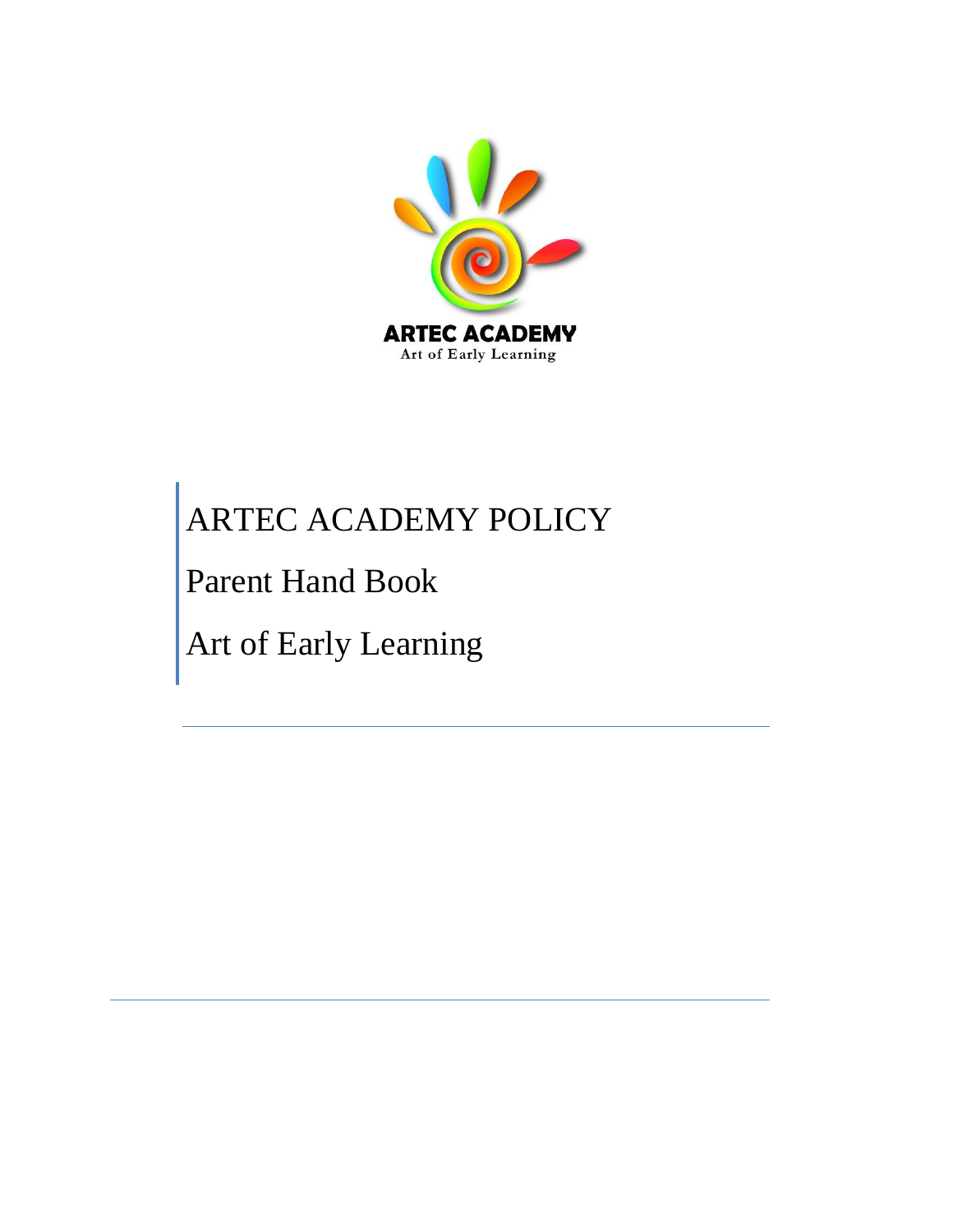772/750 East Hallandale Beach Blvd., Hallandale FL 33009/313 SE 1<sup>st</sup> Ave Hallandale FL 33009

Phone: 954-455-0440 Fax: 954-455-0470

[artecacademy@gmail.com](mailto:artecacademy@gmail.com)

[www.artecacademy.com](http://www.artecacademy.com/)

| Mission Statement PA Property and Participate Participate Participate Participate Participate Participate Participate Participate Participate Participate Participate Participate Participate Participate Participate Particip |  |
|--------------------------------------------------------------------------------------------------------------------------------------------------------------------------------------------------------------------------------|--|
| <b>Enrollment</b> <i>p.5</i> p.5                                                                                                                                                                                               |  |
| Programs p.8                                                                                                                                                                                                                   |  |
|                                                                                                                                                                                                                                |  |
|                                                                                                                                                                                                                                |  |
| $Safety$ p.13                                                                                                                                                                                                                  |  |
| Referral Plan p.14                                                                                                                                                                                                             |  |
|                                                                                                                                                                                                                                |  |
|                                                                                                                                                                                                                                |  |
|                                                                                                                                                                                                                                |  |
| Handwashing p.25                                                                                                                                                                                                               |  |
| Discipline p.27                                                                                                                                                                                                                |  |
| Confidentiality p. 28                                                                                                                                                                                                          |  |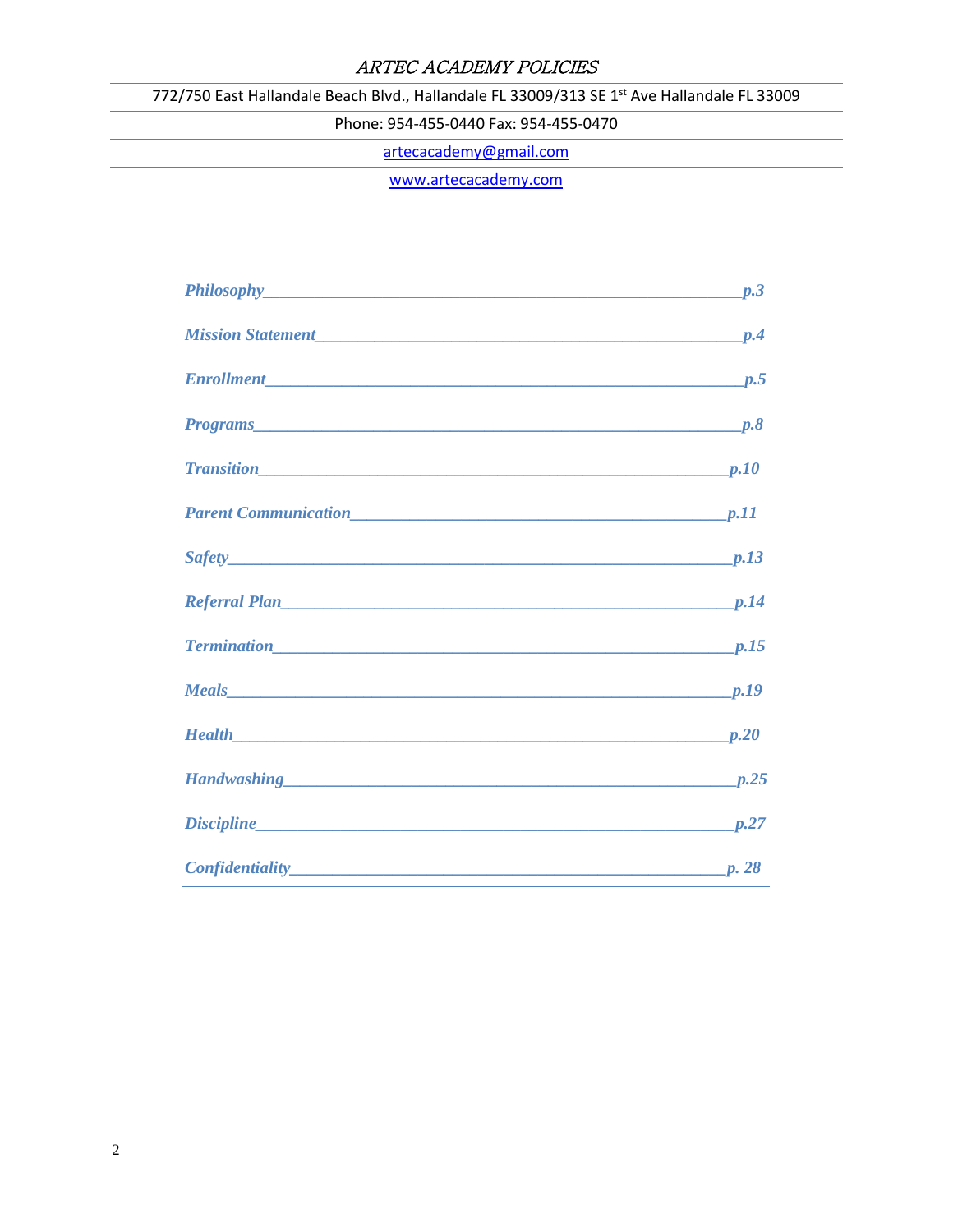772/750 East Hallandale Beach Blvd., Hallandale FL 33009/313 SE 1<sup>st</sup> Ave Hallandale FL 33009

Phone: 954-455-0440 Fax: 954-455-0470

[artecacademy@gmail.com](mailto:artecacademy@gmail.com)

[www.artecacademy.com](http://www.artecacademy.com/)



#### *Our Philosophy*

*ARTEC ACADEMY* teachers and staff make every effort to provide a secure, happy, enriching, and loving environment for children. We work to make each day a happy learning experience for your child by setting a balance of individual and group activities, which help the children develop their self-esteem, cognitive skills, creativity, and awareness of the environment. *ARTEC ACADEMY* also takes into account the cultures and ethnicities of the children. The primary language of the children is the base for any new language for a child; therefore, the primary (Russian language) will be welcomed and reinforced among children. The main scheme is that each child has a unique personality with his or her own needs, strengths, and interests. Teachers manifest their respect for children by encouraging them to think for themselves, make their own decisions, work toward their own solutions, and express their own ideas and feelings. Parents are encouraged to participate in a variety of center activities including birthday and holiday celebrations, parent-child open lessons, fundraising events, and social activities. Parents may drop in at any time to visit their child and take part in classroom activities and special events. We are proud to provide an open-door policy for the parents.

The administration and staff at Artec Academy are highly qualified to work with children and their families. Years of education and experience in the fields of Early Childhood Education, Psychology, Child Development, Languages and Family Studies provide a solid foundation for our model early childhood program.

The program at Artec Academy becomes a valuable extension of each family by recognizing the parent's goals and making them an important part of each individual child experience. Staff members value the importance of strong communication between the families and staff and work to build positive relationships with every family in the program.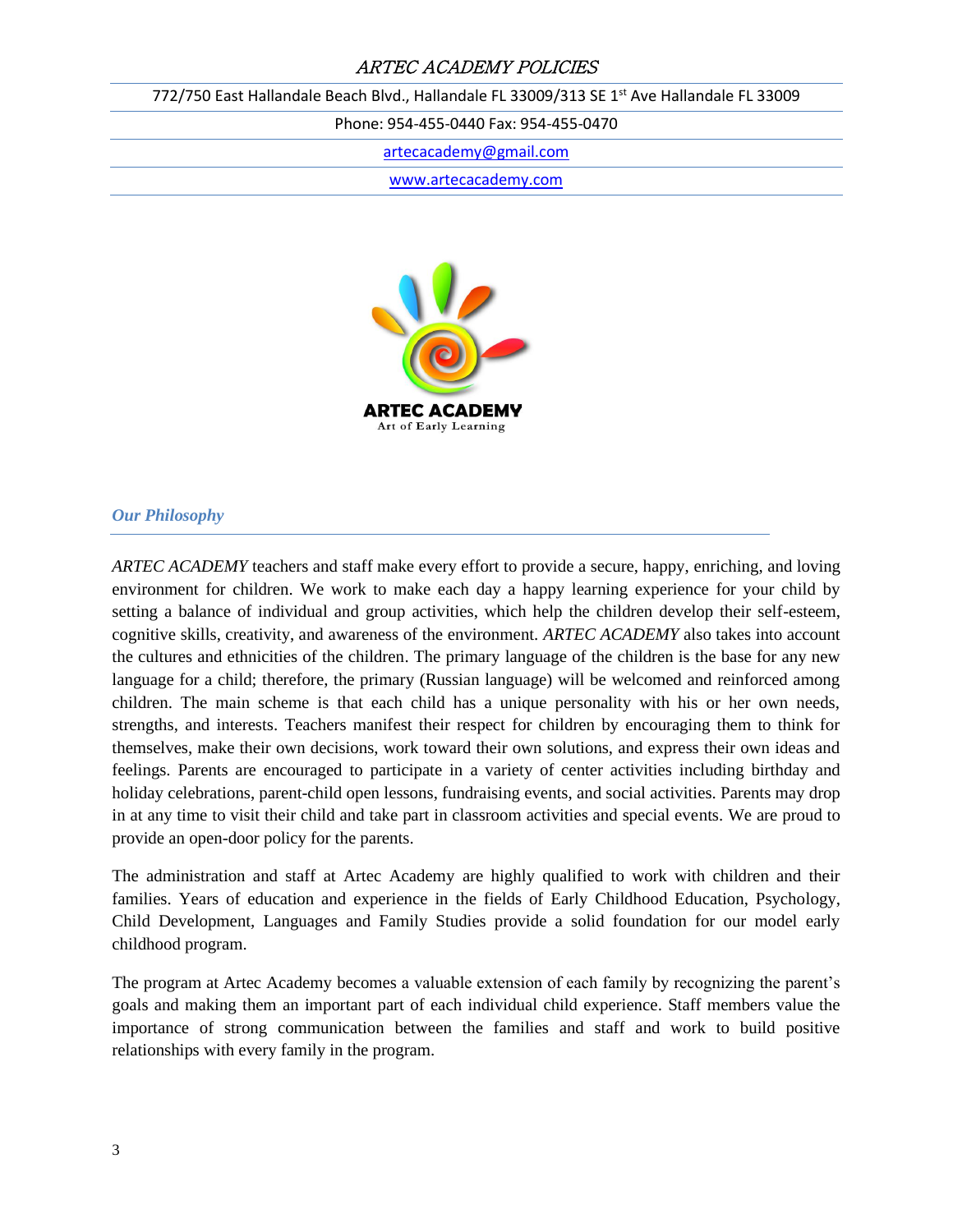772/750 East Hallandale Beach Blvd., Hallandale FL 33009/313 SE 1<sup>st</sup> Ave Hallandale FL 33009

Phone: 954-455-0440 Fax: 954-455-0470

[artecacademy@gmail.com](mailto:artecacademy@gmail.com)

[www.artecacademy.com](http://www.artecacademy.com/)



*Mission Statement*

*ARTEC ACADEMY's* goal is to give each child a home-feel environment that encourages the development of socialization skills, academics, independence, esthetics and a positive self-image. We support families' values and culture.

Artec Academy is certified by the following agencies:

\*Florida Department of Children and Families \* Broward County Human Services Department TOUCH Transforming Community Health Program **License # Artec Academy 46604, License # Artec Academy Preschool 50117 License # Artec Academy Childcare Center**

> Operating Hours Monday – Friday

772/750 Location - 7:00am – 6:00pm/313 SE 1st Location - 7:30 am-5:30 pm

772/750 Location - After Care 6:00pm-9:00pm

Year-round

Saturday School - 9:00 am-1:30pm -6:00pm

Sunday 9:00am – 6:00pm by request only

Overnight by request only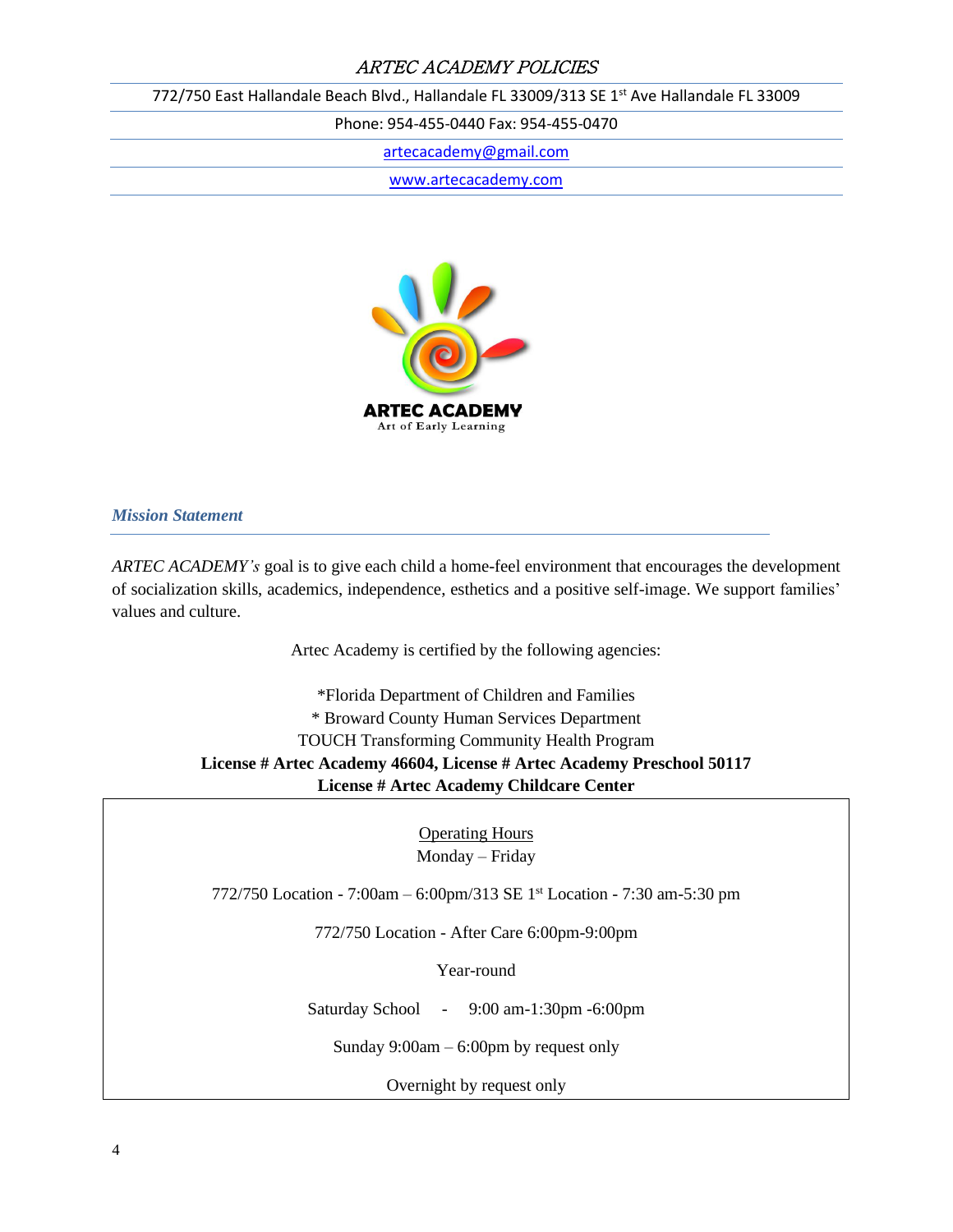772/750 East Hallandale Beach Blvd., Hallandale FL 33009/313 SE 1<sup>st</sup> Ave Hallandale FL 33009

Phone: 954-455-0440 Fax: 954-455-0470

[artecacademy@gmail.com](mailto:artecacademy@gmail.com)

[www.artecacademy.com](http://www.artecacademy.com/)

# **Enrollment Policy**

Registration form must be completed online before the child's first day of school. The registration form, on our website at [www.artecacademy.com](http://www.artecacademy.com/) or use the registration link [Artec Academy registration](https://fs30.formsite.com/Guidestar01/ArtecAcademyHallandale/form_login.html)  [Hallandale \(formsite.com\)](https://fs30.formsite.com/Guidestar01/ArtecAcademyHallandale/form_login.html), include the emergency information, physician's report including immunization records, parent's report, and consent for treatment, parent's rights, and admission agreement. State law requires that all information should be on file before your child may be admitted to the preschool. It is essential that we have this information about your child. In the event of illness or accident the school must be able to contact you and/or someone on your emergency card.

Applications will be received and reviewed by our staff. There is a \$300 registration fee per child. This fee is non-refundable. All checks should be made payable to ARTEC ACADEMY or ARTEC ACADEMY PRESCHOOL. If there is no available room in our center for your child, his/her name will be placed on a waiting list. If there is any change, please contact the center immediately: 954-455-0440. [artecacademy@gmail.com.](mailto:artecacademy@gmail.com)

#### *Initial Visit & Tour of the School*

Families are encouraged to bring their children in prior to enrollment for an "introduction day". This time allows children and family members to become more familiar with the staff, other children, and the daily classroom schedule. During the introductory session families may come for a few hours on one day or come a few different times for shorter periods. The child and family members may participate in any of the activities taking place throughout the classroom and are encouraged to explore the classroom and ask questions of the staff.

#### *Enrollment Packet*

**Notes:** The initial health form MUST be signed and dated by a doctor and returned within 14 days enrollment. Sample Health forms can be found at<http://ccrain.fl-dcf.org/documents/6/100.pdf#page=1> and are required as per FDCF regulations and the American Academy of Pediatrics at the following ages:

\*\*\* At least every 6 months until the child is 2 years of age.

\*\*\* At least every 12 months for a child 2 years of age and up.

If your child currently has an IEP or IFSP, please give a copy to the director if possible.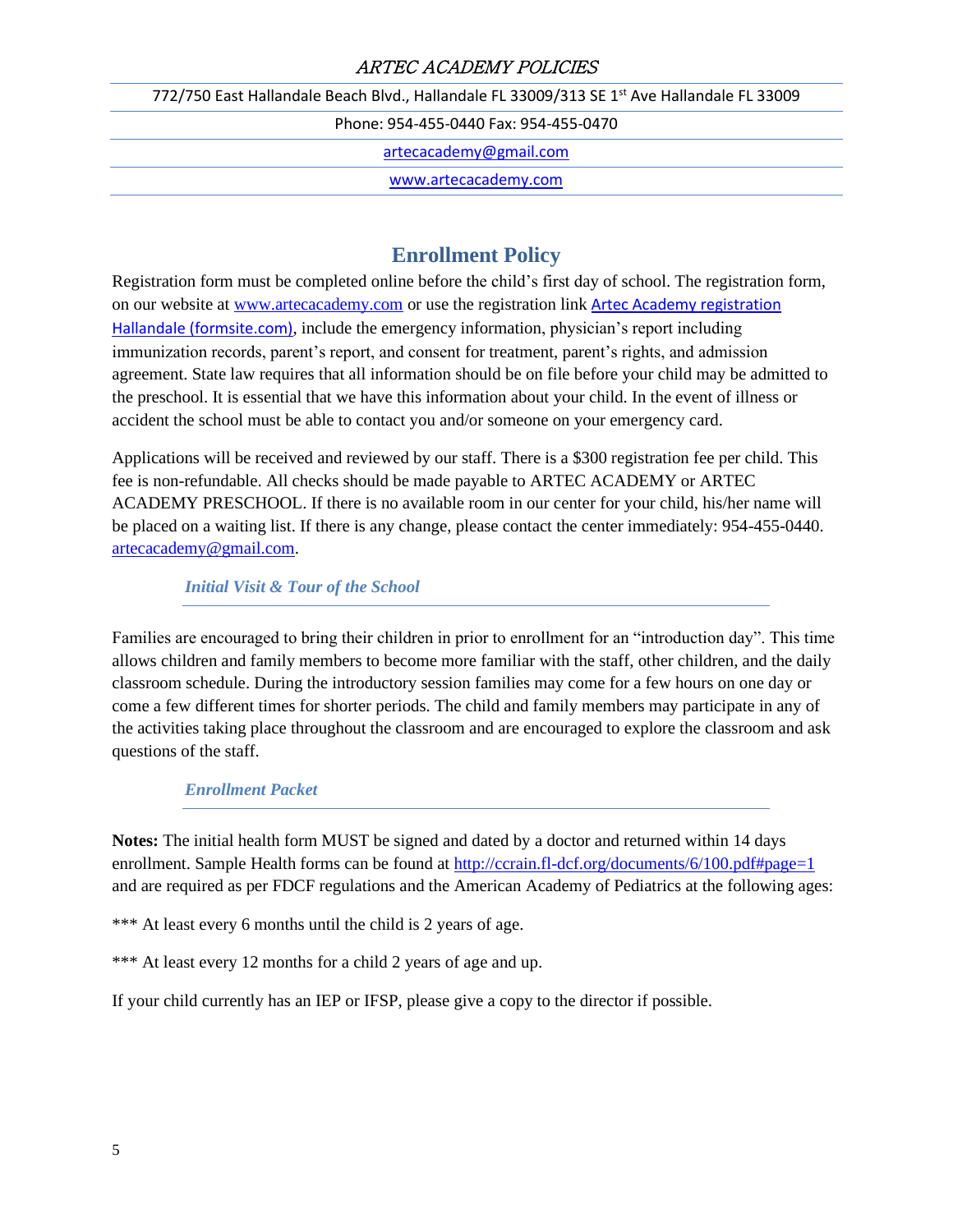772/750 East Hallandale Beach Blvd., Hallandale FL 33009/313 SE 1<sup>st</sup> Ave Hallandale FL 33009

Phone: 954-455-0440 Fax: 954-455-0470

[artecacademy@gmail.com](mailto:artecacademy@gmail.com)

[www.artecacademy.com](http://www.artecacademy.com/)

#### *Immunization Records*

It is the responsibility of the parent to make sure a child's immunizations are up to date prior to and throughout enrollment at the center. The Form DH 680, Florida Certification of Immunization, must be used to document receipt of immunizations required for entry and attendance in Florida schools, childcare facilities, and family daycare homes. [Parents: Documenting Immunizations | Florida Department of](http://www.floridahealth.gov/programs-and-services/immunization/children-and-adolescents/documenting-immunizations/index.html#:~:text=The%20Form%20DH%20680%2C%20Florida%20Certification%20of%20Immunization%2C,Provider%20Today%20About%20Creating%20An%20Electronic%20Immunization%20Record)  [Health \(floridahealth.gov\)](http://www.floridahealth.gov/programs-and-services/immunization/children-and-adolescents/documenting-immunizations/index.html#:~:text=The%20Form%20DH%20680%2C%20Florida%20Certification%20of%20Immunization%2C,Provider%20Today%20About%20Creating%20An%20Electronic%20Immunization%20Record)

#### *Tuition and Payment:*

A non-refundable registration fee \$300.00 (one-time nonrefundable fee per family at the time of registration) and school supply fee \$300.00 (at the time of registration and every September). A 10 % discount is given to a second child and 5% is for every additional child. A late fee of \$50.00 is charged on payments not made by the fifth day of the month. If the account is two weeks late, the child will be unable to attend until the account is current. Statements are not issued; parents/guardians are responsible for regular payments. Tuition is based on hours / days of the week that you are contracted for. There are no refunds or make-up days**. There are no refunds for the missing hours, days, weeks, or months.** Any exceptions will be up to the discretion of the director and by **check only** regardless of how or when the payment was made prior. School vacation days have already been considered in tuition amounts. There will be a \$50.00 service charge on returned checks. After additional returned checks we will only accept money orders or cashier's checks.

Please Note: For payments that are made **daily**, they must be made by the end of the day that your child attends to prevent incurring a late fee of \$15. For payments that are made **weekly**, payments must be received no later than each Monday by 12 pm. If the payment is not made on time a late fee of \$15.00 is accessed. No exceptions*.* For payments made **monthly**, they must be made between the 1st and 5<sup>th</sup> of the month your child will attend to prevent a \$50 late fee. For all additional services, such as **aftercare, weekend care, or holiday care**, invoices will be provided, and payments must be made before the 5<sup>th</sup> day of the following month to prevent incurring a \$15 late fee. **For your convenience, we accept credit and debit cards over the phone: 1 (954) 455-0440 or you can pay by person from 10 am till 4 pm Monday through Friday.**

#### *Attendance*

HOURS: We are open Monday through Friday from 7:00 am – 6:00 pm. Drop-in days, extra time, or night care is available by request, if space permits, at an additional fee of \$20.00 per hour payable in quarter hour increments of \$5.00 per quarter hour from 6:00 pm till 7:00 pm and every other hour is full payment of \$20.00. The full payment shall be made when *ARTEC ACADEMY* is closed for following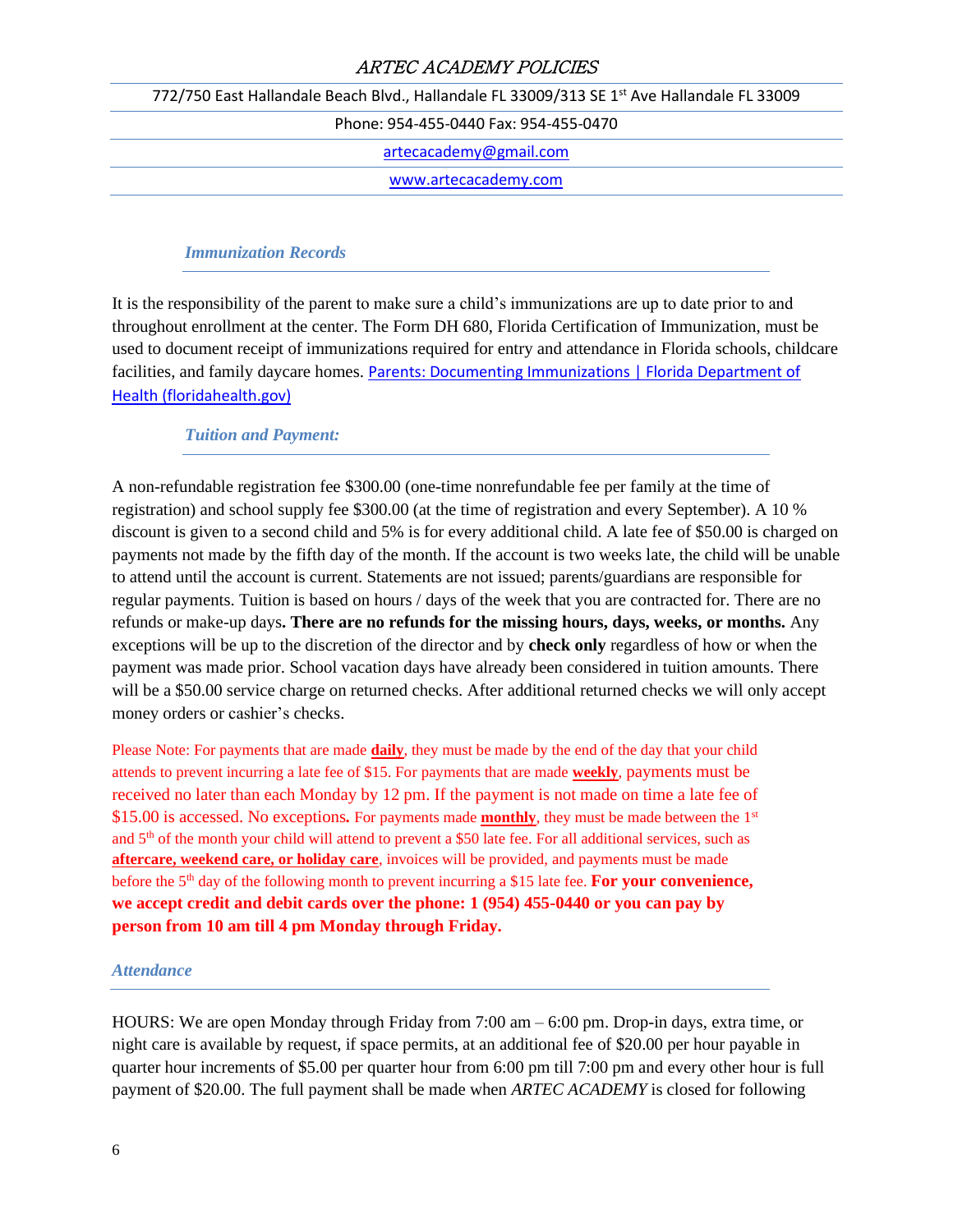| 772/750 East Hallandale Beach Blvd., Hallandale FL 33009/313 SE 1st Ave Hallandale FL 33009 |                      |
|---------------------------------------------------------------------------------------------|----------------------|
| Phone: 954-455-0440 Fax: 954-455-0470                                                       |                      |
| artecacademy@gmail.com                                                                      |                      |
|                                                                                             | www.artecacademy.com |
|                                                                                             |                      |

holidays: New Year's Day, Memorial Day, Presidents' Day, Independence Day, Labor Day, Veterans Day, Thanksgiving, and Christmas Day. If Holiday falls on the weekend, then Artec Academy is closed either on Friday before the holiday or on Monday after the holiday. Please follow our calendar. [Schedule](https://artecacademy.com/schedule/#calendar)  [| artecacademy.com](https://artecacademy.com/schedule/#calendar) Same rules are applied if *ARTEC ACADEMY* closes due to severe weather conditions. Parents must sign the child in and out daily using Himama application and initial every time they sign in ad out their child(ren). Health check should be done daily using Himama application by the parents every morning at the time of drop off. Parents whose children participate in the VPK program must also sign in and out daily as well as initial the times written at drop-off and pick-up. VPK program obligates all parents to sign a monthly child attendance form no later than 10 business days upon the end of each month.

#### *Illness:*

When your child is unable to attend due to illness, please call the preschool no later than 10:00am as to the nature of the illness at 954-455-0440. The parents can send the message using Himama application to the teacher. Teachers can better plan for the day if they know a child will be absent or will be late.

#### *Unreported Preschool Absence:*

Parents are requested to inform the preschool in advance, no later than 10:00am that day, if a child will not be attending. Unreported absence of one calendar week will be considered withdrawal and another child may be accepted in that spot.

#### *Withdrawal:*

Notice of dismissal or withdrawal of children must be given in writing two weeks in advance. Parents will be charged for two weeks of their regular rate if the child leaves without the two-week notification. The Director may require the exclusion of a child if, in the opinion of the Director, he/she is not making a satisfactory adjustment or if the preschool is unable to meet his/her specific needs.

#### *Late Pick-Up Fees:*

There is a \$20 charge for each hour after your child's scheduled pick-up time. This charge will be prorated at \$5 per quarter for first hour only. The preschool closes promptly at 6:00 pm. If there is an emergency, please call the preschool 954-455-0440.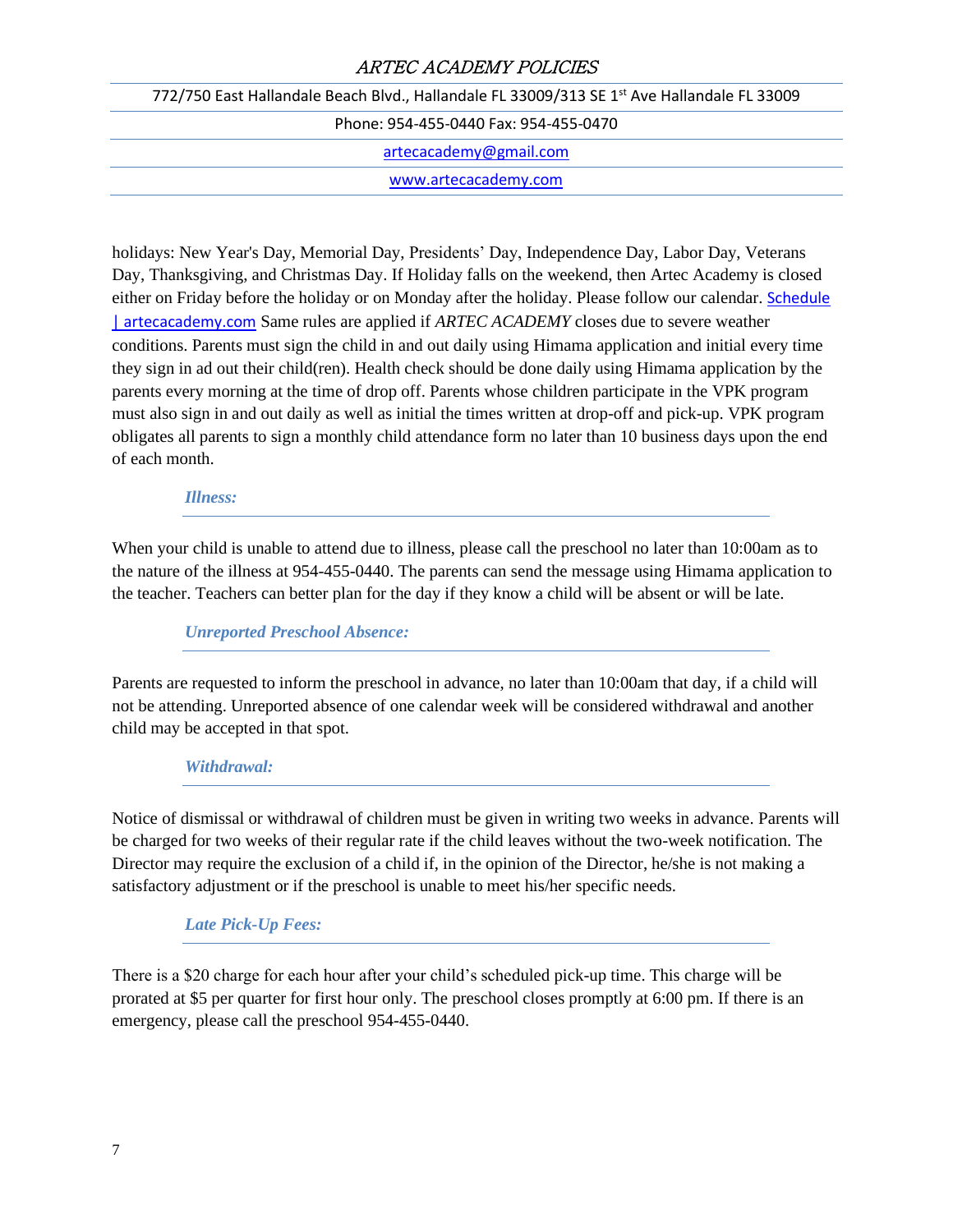772/750 East Hallandale Beach Blvd., Hallandale FL 33009/313 SE 1<sup>st</sup> Ave Hallandale FL 33009

Phone: 954-455-0440 Fax: 954-455-0470

[artecacademy@gmail.com](mailto:artecacademy@gmail.com)

[www.artecacademy.com](http://www.artecacademy.com/)

#### *Leaving & Calling for Children:*

The adult who brings the child to school must walk the child to the door and sign-in using Himama application. The staff from Artec Academy must accept the child at the door and visually check for health-related issues. Children must be signed in and out daily. Your child will be released only to you or persons authorized by you on the child's emergency card. Please make sure you list anyone who may possibly be picking up your child on the emergency card. The person designated to pick up the child will be required to show a valid driver's license before the preschool will release your child. If there are changes in regular routine, such as picking your child up at a different time, or if you will be available at a different phone number, please write any updated information to you registration o[n Artec Academy](https://fs30.formsite.com/Guidestar01/ArtecAcademyHallandale/form_login.html)  [registration Hallandale \(formsite.com\)](https://fs30.formsite.com/Guidestar01/ArtecAcademyHallandale/form_login.html) .

# **DAILY PROGRAM: Programs**

#### *Young Toddler Program (12 months to 24 months)*

Children learn by actively exploring their environment. The Young Toddler Program at Artec Academy offers children ways to become actively involved in discovery, investigation, and play with a variety of learning materials. Our young toddler classrooms are well-organized and well equipped to provide experiences for toddlers in building blocks, literacy, creative arts, dramatic play, active physical play (indoor and outdoor), sensory development, and social interaction. Each child is assigned a primary teacher to care for his/her individual needs and to develop a positive relationship with his/her family. Daily communication between the parents and staff is an essential part of the program for staff to become an extension of the child's family. Artec Academy program uses The Funshine Express Curriculum [Florida 0-3 Alignment 2018.pdf \(funshineonline.com\)](https://www.funshineonline.com/docs/Florida%200-3%20Alignment%202018.pdf?sdx=q2vsM8pTYFv4cnsENg3zCaJ3BuOXoYr-KQUuXUqwLO3H8QxiHrnmsSgXwPZnmUY1qwahDegH7uB5f7k0gEA4aqGY-Wx9aMmTPglL) as a guide for planning activities for the children.

*Older Toddler Program (24 months to 36 months)*

The Older Toddler Program brings an exciting range of learning experiences to young children. The program offers and encourages opportunities for cooperative play, positive peer interactions, the development of self-esteem, and a wide array of planned activities that spark imagination and curiosity in young learners. Artec Academy program uses The Funshine Express Curriculum Florida 0-3 Alignment [2018.pdf \(funshineonline.com\)](https://www.funshineonline.com/docs/Florida%200-3%20Alignment%202018.pdf?sdx=q2vsM8pTYFv4cnsENg3zCaJ3BuOXoYr-KQUuXUqwLO3H8QxiHrnmsSgXwPZnmUY1qwahDegH7uB5f7k0gEA4aqGY-Wx9aMmTPglL) as a guide for planning activities for the children. The Older Toddler Program is equipped to accommodate children's needs and is divided into interest areas including blocks, dramatic play, science/discovery, language arts/library, math/manipulatives, and outdoor play. An art studio within the classroom allows children to create with different art media and learn to enjoy the process of art. Our preschool staff is educated and experienced in the field of Early Childhood Education.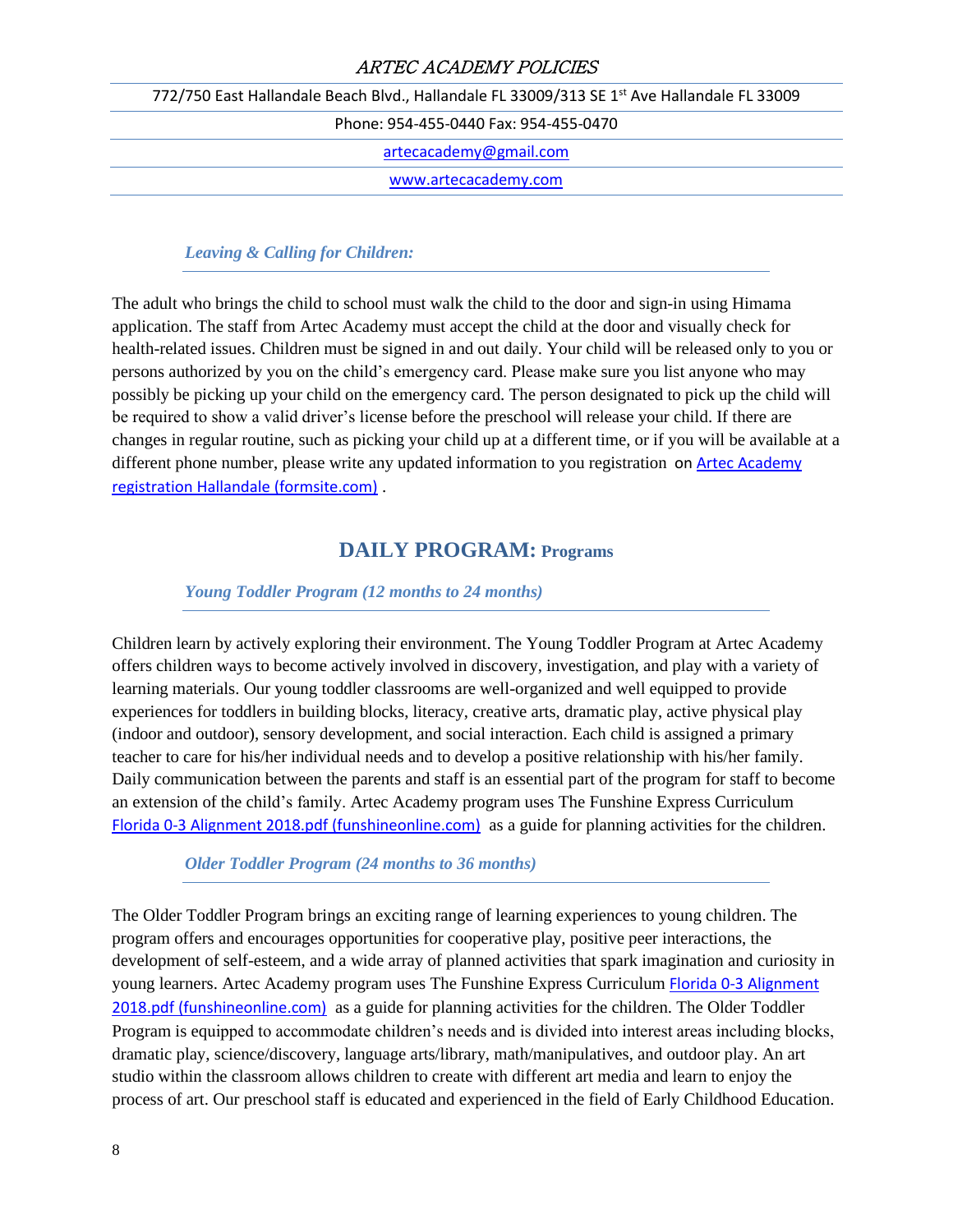772/750 East Hallandale Beach Blvd., Hallandale FL 33009/313 SE 1<sup>st</sup> Ave Hallandale FL 33009 Phone: 954-455-0440 Fax: 954-455-0470 [artecacademy@gmail.com](mailto:artecacademy@gmail.com) [www.artecacademy.com](http://www.artecacademy.com/)

The preschool staff promotes the development of each child as an individual by offering "teaching through art, music and movement" in order to enhance each child's ability to problem-solve, achieve goals, and develop self-esteem. Throughout the day children have the opportunity to participate in group activities, partner play, and individual work.

#### *Junior Pre-Kindergarten Program (36 months to 48 months)*

Artec Academy Junior Pre-K programs provide families with a licensed, high-quality program. The curriculum of these programs includes project work; individual journals; authors of the month; math concepts such as numbers, counting, adding, and sorting; reading; language arts; science; art; physical fitness; yoga; music; musical literature, dance, fitness, drama and much more. The full day programs allow more time for the children to ask questions, make discoveries, and encourages independence. Artec Academy program uses The Funshine Express Curriculum [Florida 3-5 Alignment 2018.pdf](https://www.funshineonline.com/docs/Florida%203-5%20Alignment%202018.pdf?sdx=q2vsM8pTYFv4cnsENg3zCaJ3BuOXoYr-KQUuXUqwLO3H8QxiHrnmsSgXwPZnmUY1qwahDegH7uB5f7k0gEA4aqaR-W17aMmTPglL)  [\(funshineonline.com\)](https://www.funshineonline.com/docs/Florida%203-5%20Alignment%202018.pdf?sdx=q2vsM8pTYFv4cnsENg3zCaJ3BuOXoYr-KQUuXUqwLO3H8QxiHrnmsSgXwPZnmUY1qwahDegH7uB5f7k0gEA4aqaR-W17aMmTPglL)

*Pre -Kindergarten School Prep program /VPK Program (48 months to 60months)*

At Artec Academy, we offer the Florida Voluntary Pre-Kindergarten program. This is a state-free kindergarten program that offers many benefits including preparation for kindergarten, development of language and social skills, minimalization of behavioral issues and growth of pre-math and pre-reading skills. We offer Fall terms for children aged 4-5 that are qualified for the VPK program. To qualify, you must visit [www.familyservices.floridaearlylearning.com](http://www.familyservices.floridaearlylearning.com/) and apply for a VPK certificate for the term your child is eligible. During the Fall term, the VPK program runs from 9am-12pm with the same extendedday option available. Please be aware, spots are limited and attendance is imperative. Children in the VPK program are not allowed to miss more than 30 days for Fall terms. Excessive absences will result in termination of VPK contract. Please visit [www.vpkhelp.org](http://www.vpkhelp.org/) or view our attached brochure for additional information.

#### *After Care SPORTACademy Program*

The SPORTACademy is a year-round program that serves elementary students up to 10 years of age with daily transportation services, homework assistance, tutoring sessions, fun after school activities and Camp Weeks with field trips and enrichment activities for the times Broward and Dade County schools are not in session. SPORTACademy provides a comfortable and safe environment for students to learn Ballroom Dance, Hip Hop, Swimming, Arts and Crafts, and Languages (Russian, Spanish, Chinese, French) after school. Our program provides transportation from your child's elementary school to our facility Monday through Friday, each day Broward/Dade County are open. Check us out at [http://sportacademymiami.com.](http://sportacademymiami.com/)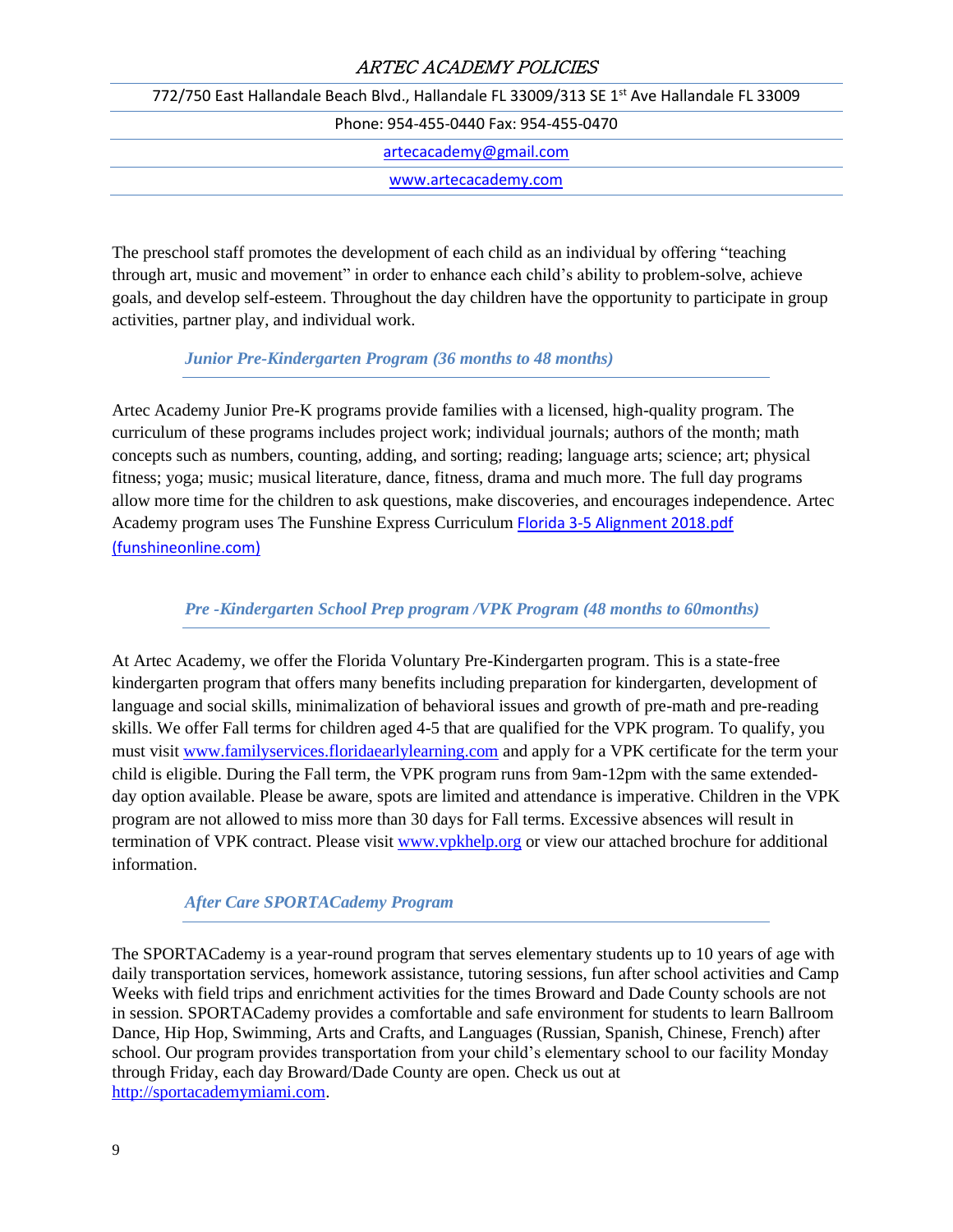772/750 East Hallandale Beach Blvd., Hallandale FL 33009/313 SE 1<sup>st</sup> Ave Hallandale FL 33009

Phone: 954-455-0440 Fax: 954-455-0470

[artecacademy@gmail.com](mailto:artecacademy@gmail.com)

[www.artecacademy.com](http://www.artecacademy.com/)

## **\*Please note: All extracurricular teachers and enrichment program personnel are background checked and fingerprinted through Clearinghouse.**

#### *Parent Volunteers*

If you are interested in volunteering occasionally in the preschool, please let us know. We would be happy to have your help!

#### *Special Guests*

Occasionally we have special guests come in to share something interesting with the children. If you would like to share with the children about your work, your hobby, or any activity that you like to do, please let one of the teachers know and we will book a convenient time for you to come in and do this!

# **Transition Policy**

You're nervous. Your child might even be a little nervous. A child's first 30 days at Artec Academy within a new classroom can be a challenging time for both parents and children. We have many great tools on hand to help make this new childcare education experience a positive one including the addition of our HiMama! application which enables all parents to receive real-time photos, activities and information directly to their emails at all times of the day. Check out our HiMama! system at [www.HiMama.com.](http://www.himama.com/) In addition to face-to-face communication and the use of HiMama, you'll receive:

*Courtesy Phone Call*

To ease the anxiety many new parents, feel on their child's first day, our staff will be happy to call you (by request) to let you know how things are going.

#### *Meet Parent Party*

A great opportunity to meet other parents, this event is held three times a year.

*Procedure for Completing Observations, Assessment and Sharing Information with Parents.*

Artec Academy's program focuses on preparing your child for success in elementary school. One important aspect of our program is the assessment process. The reason we assess your child is to make sure the learning opportunities we provide at Artec Academy are responsive to your child's level of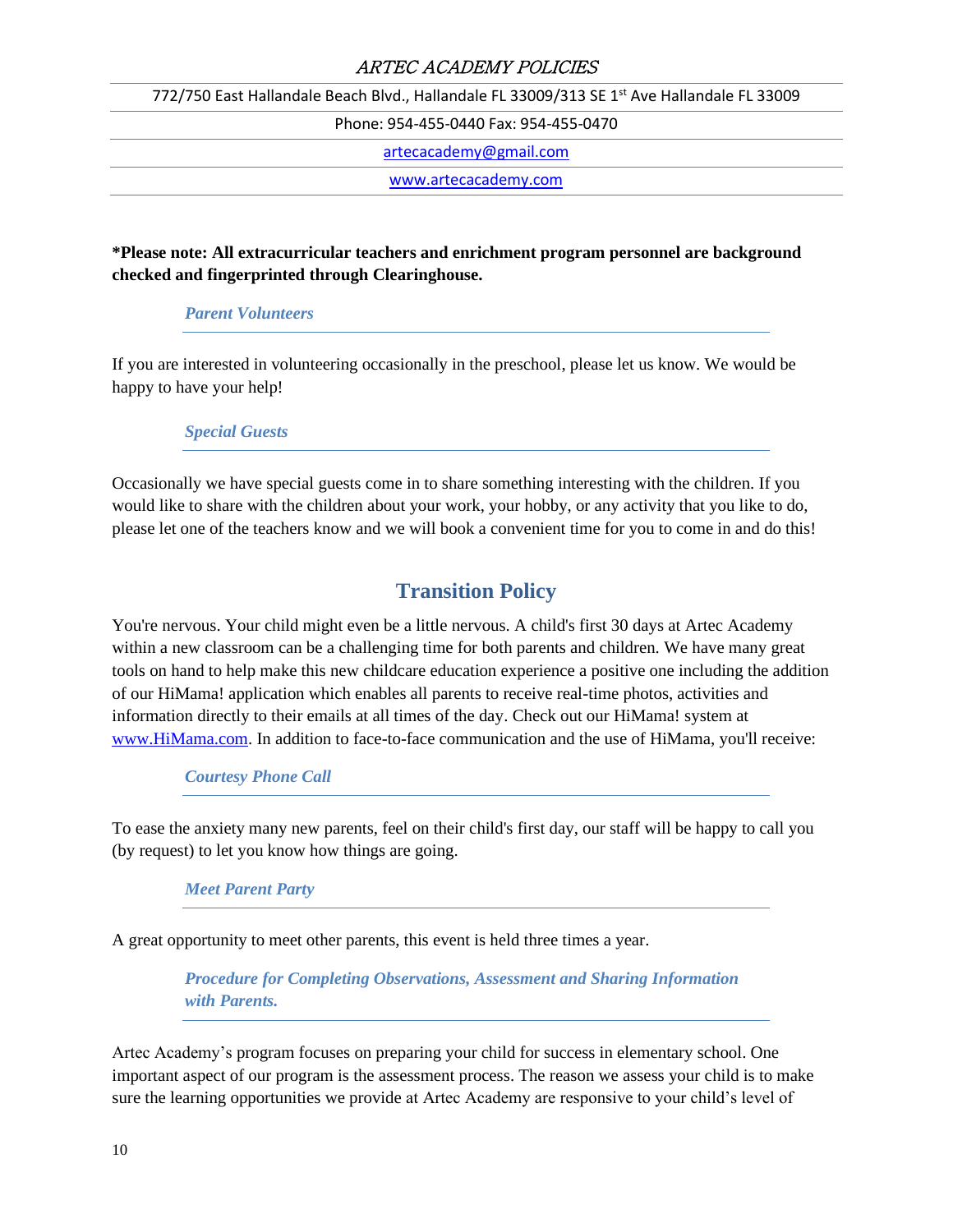772/750 East Hallandale Beach Blvd., Hallandale FL 33009/313 SE 1<sup>st</sup> Ave Hallandale FL 33009 Phone: 954-455-0440 Fax: 954-455-0470 [artecacademy@gmail.com](mailto:artecacademy@gmail.com) [www.artecacademy.com](http://www.artecacademy.com/)

development, interests and learning pace. The more we understand your child, the more we can support your child's growth and development. That is our goal. Tools like For Parents - [Ages and Stages](https://agesandstages.com/about-asq/for-parents/) provide extremely valuable information for planning learning opportunities that help us reach this goal. The results of the assessments are used by teachers to create and make corrections in their daily lesson planning. The daily lesson plans are created according to the individual child assessment and **Florida Early Learning and Developmental Standards** which can be found at [http://elcosceola.org/wp](http://elcosceola.org/wp-content/uploads/2015/11/Birth-to-Five-Early-Learning-Standards.pdf)[content/uploads/2015/11/Birth-to-Five-Early-Learning-Standards.pdf.](http://elcosceola.org/wp-content/uploads/2015/11/Birth-to-Five-Early-Learning-Standards.pdf)

#### *Transfer to Another Educational Setting*

In case of the child being transferred to another educational setting, the parent will receive the following documents:

1. Child progress report.

2. Child health assessment forms.

3. As soon as the parents register the children in another school, they should sign the consent form which gives the permission to the school administration to contact Artec Academy Director and request the necessary documentation about the child.

4. Upon receiving the consent form by Artec Academy Director, the requested individual child records will be sent to the school.

# **Parent Communication Policies**

#### *Facebook and Instagram*

Want to quickly learn about what your child has been doing, daily preschool news, upcoming events and school information? Just take a look at our social media platforms! Follow us on Facebook at [\(7\) Artec](https://www.facebook.com/artecacademy/)  [Academy Art of Early Learning Preschool and Day Care | Facebook](https://www.facebook.com/artecacademy/) and Instagram [Artec Academy](https://www.instagram.com/artecacademy/)  [Preschool \(@artecacademy\) • Insta](https://www.instagram.com/artecacademy/)gram photos and videos.

#### *HiMama*

HiMama is a downloadable application and communication service that we offer to all children and parents. Upon registering your child and starting preschool, your child will be added into our HiMama system where you will receive daily reports about your child's mood, activities, diaper changes, food schedule and more! HiMama sends photos of your child throughout the day in real-time and can be used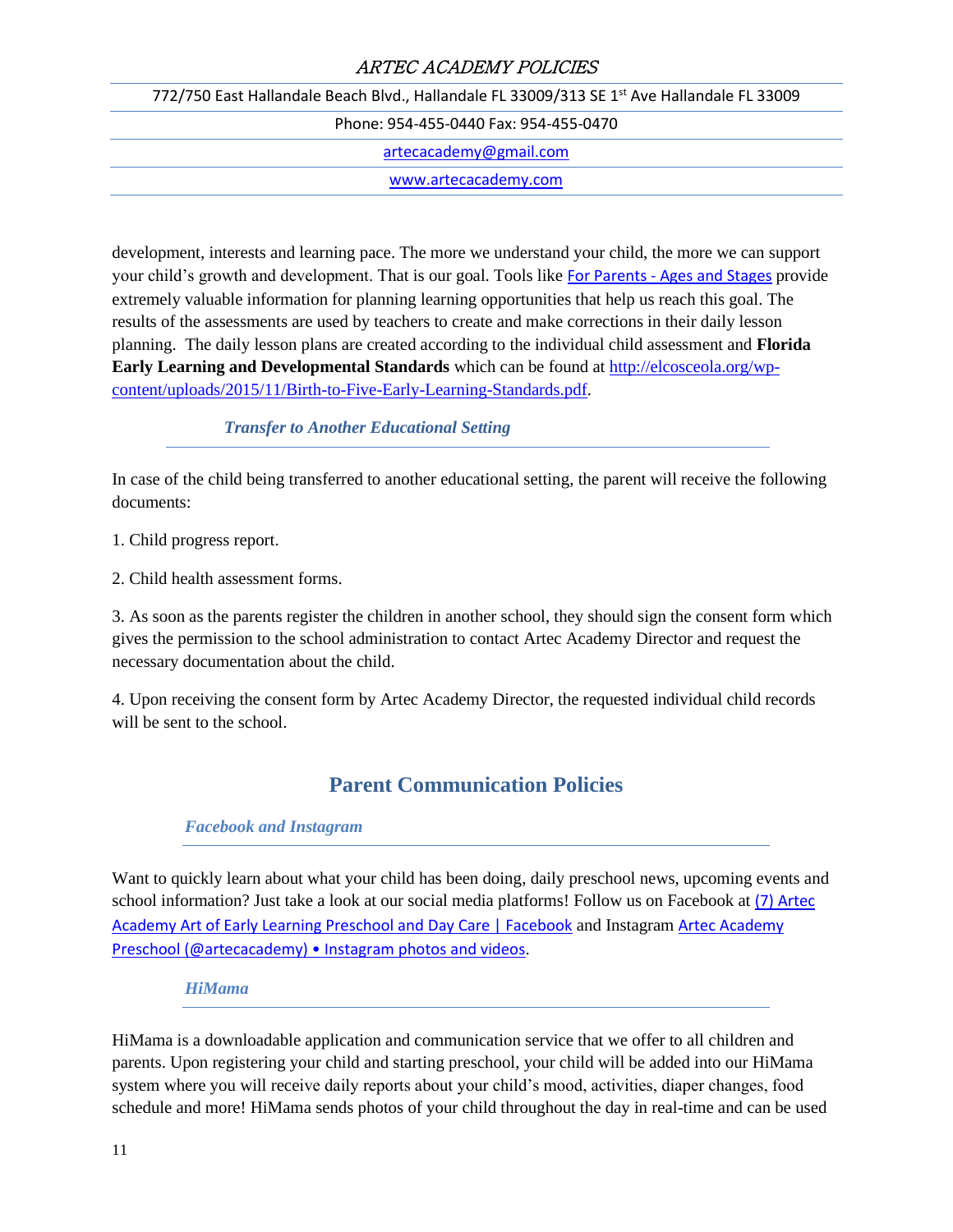772/750 East Hallandale Beach Blvd., Hallandale FL 33009/313 SE 1<sup>st</sup> Ave Hallandale FL 33009

Phone: 954-455-0440 Fax: 954-455-0470

[artecacademy@gmail.com](mailto:artecacademy@gmail.com)

[www.artecacademy.com](http://www.artecacademy.com/)

to communicate with your child's classroom directly through "notices". Check out our application at [www.HiMama.com.](http://www.himama.com/)

#### *Customer Surveys*

Your children aren't the only ones who get assessed at Artec Academy. Periodically, we ask for parent feedback so we can continue to improve our service to you and your child. Parents are asked to rate:

- Our relationship with your child
- Availability of the Academy Director
- Communication
- Policies
- The aesthetics of the center and the teachers
- Availability of the teachers
- Curriculum

#### *Activity/Lesson Plans*

Weekly lesson plans are developed for each group of children, including activities, themes, projects, and special events. Copies of lesson plans are posted each week in every group so that parents can discuss what the children are learning in school and have the opportunity to work at home on skills which are also being worked on at school. If parents wish to have a copy at home, please ask one of the teachers. Artec Academy uses the Florida State Standard certified **Funshine Curriculum** in all classrooms ages 12 months to 5 years in order to prepare these lessons. More information on this curriculum can be found at

[https://www.funshineexpress.com/?gclid=EAIaIQobChMIirGd9cbM3QIVgsDICh2caA7CEAAYAS](https://www.funshineexpress.com/?gclid=EAIaIQobChMIirGd9cbM3QIVgsDICh2caA7CEAAYASAAEgKgrvD_BwE) [AAEgKgrvD\\_BwE.](https://www.funshineexpress.com/?gclid=EAIaIQobChMIirGd9cbM3QIVgsDICh2caA7CEAAYASAAEgKgrvD_BwE)

#### *Monthly Newsletter*

A monthly newsletter is sent home to families. The newsletter includes center news, reminders, and events. Please be sure to also check our Facebook page at Artec Academy to get a look at events, photos and information on a weekly basis.

# *Parent- Teacher Conferences*

Every family is given the opportunity to have a conference within 30 days of enrollment to discuss goals, progress, observations, and/or concerns. Parent- Teacher Conferences are held twice a year for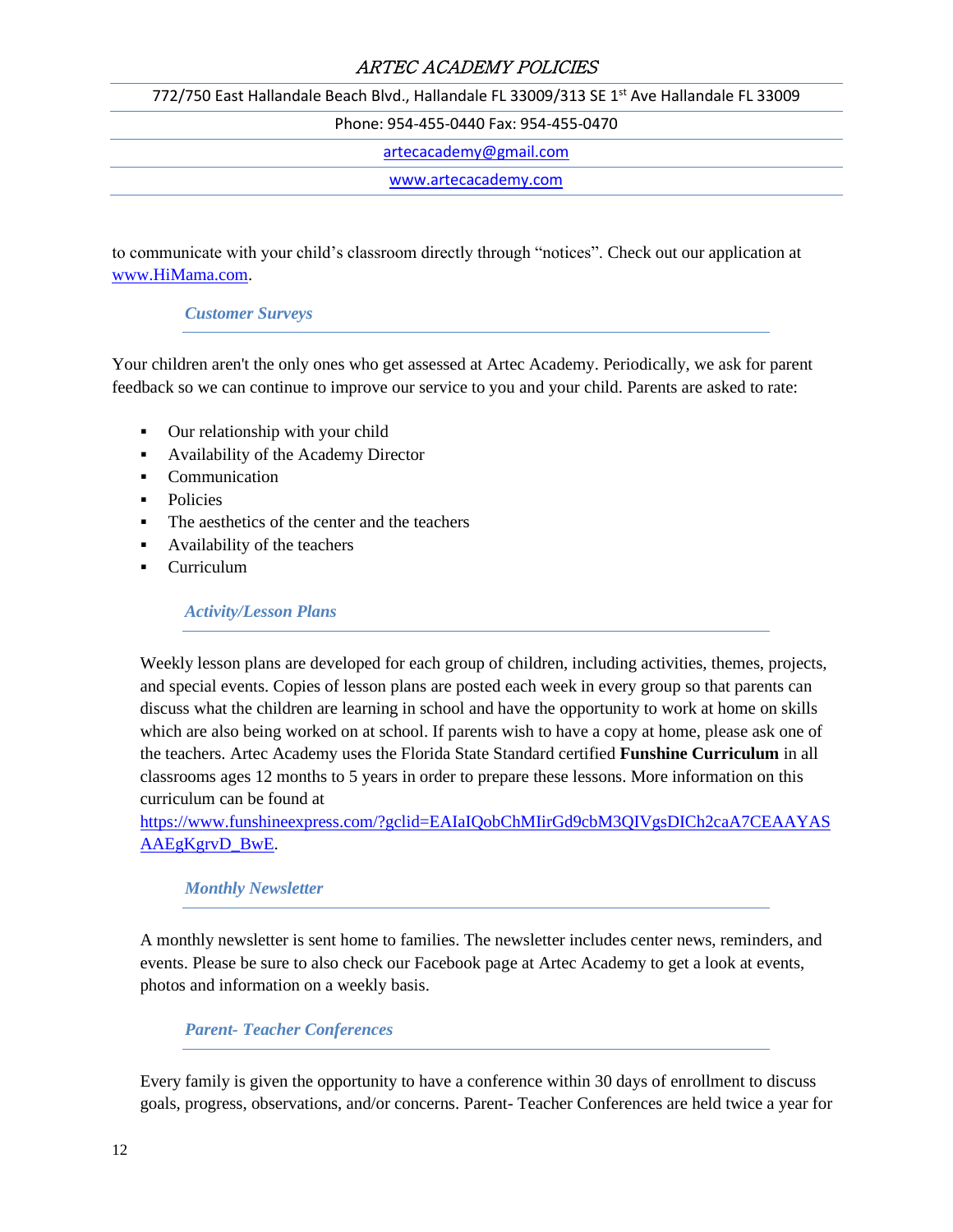772/750 East Hallandale Beach Blvd., Hallandale FL 33009/313 SE 1<sup>st</sup> Ave Hallandale FL 33009

Phone: 954-455-0440 Fax: 954-455-0470

[artecacademy@gmail.com](mailto:artecacademy@gmail.com)

[www.artecacademy.com](http://www.artecacademy.com/)

all age-groups in September/October and April/May. Developmental assessments are completed based on the teacher's recorded observations of each child. The parents are given an Ages & Stages Questionnaire prior to the conference to let the teacher know about their questions and concerns. The parent's, as well as the teacher's, concerns are addressed at the conferences. A written progress report is given to parents at each conference. Meetings between parents and staff regarding specific incidences, behaviors, and concerns can occur at any time throughout the year. Appointments are recommended and may be requested by the parent and/or the teacher.

# **Safety**

Our primary concern with our facility is safety. We will constantly ponder the question "Is the center as safe at it can be?" All of our staff members have been trained in first aid and CPR. We are constantly updating our first-aid kits as well as our rescue techniques for times that may require first aid. Our facility will also be updated daily with new and improved safety measures as they become available. In case of an emergency, the child will be cared for in the appropriate way. An injury report form will be sent home to the parents, and one will be placed in the child's file. If hospital care is required, your child will be hospitalized to the nearest hospital along with his file and emergency release forms. The caregiver will notify the parent immediately and inform the parent of the emergency.

#### *Fire Drills and Weather (Tornado) Drills*

Regular fire drills and periodic lockdown practice drills will be held. These are carried out in a calm manner. Please talk to your children at home about these practices. You may want to have your own family fire drills. In the event of a serious earthquake, the children will be cared for by preschool staff until a parent, guardian, or other authorized person collects the child. Please note: In case of emergency, in which children must be evacuated from the building, the emergency location is in walking distance, in the plaza directly adjacent to Artec Academy, 800 E. Hallandale Beach Blvd., Hallandale FL 33009. Please be advised, all parents will be notified in case of evacuation.

# *Unauthorized Pick-Up*

- 1. Parents must list on the registration form the names of all persons who are permitted to pick up their child. We require parents to notify Artec Academy staff in writing if someone else will be picking up the child.
- 2. In a rare emergency, arrangements can be made verbally.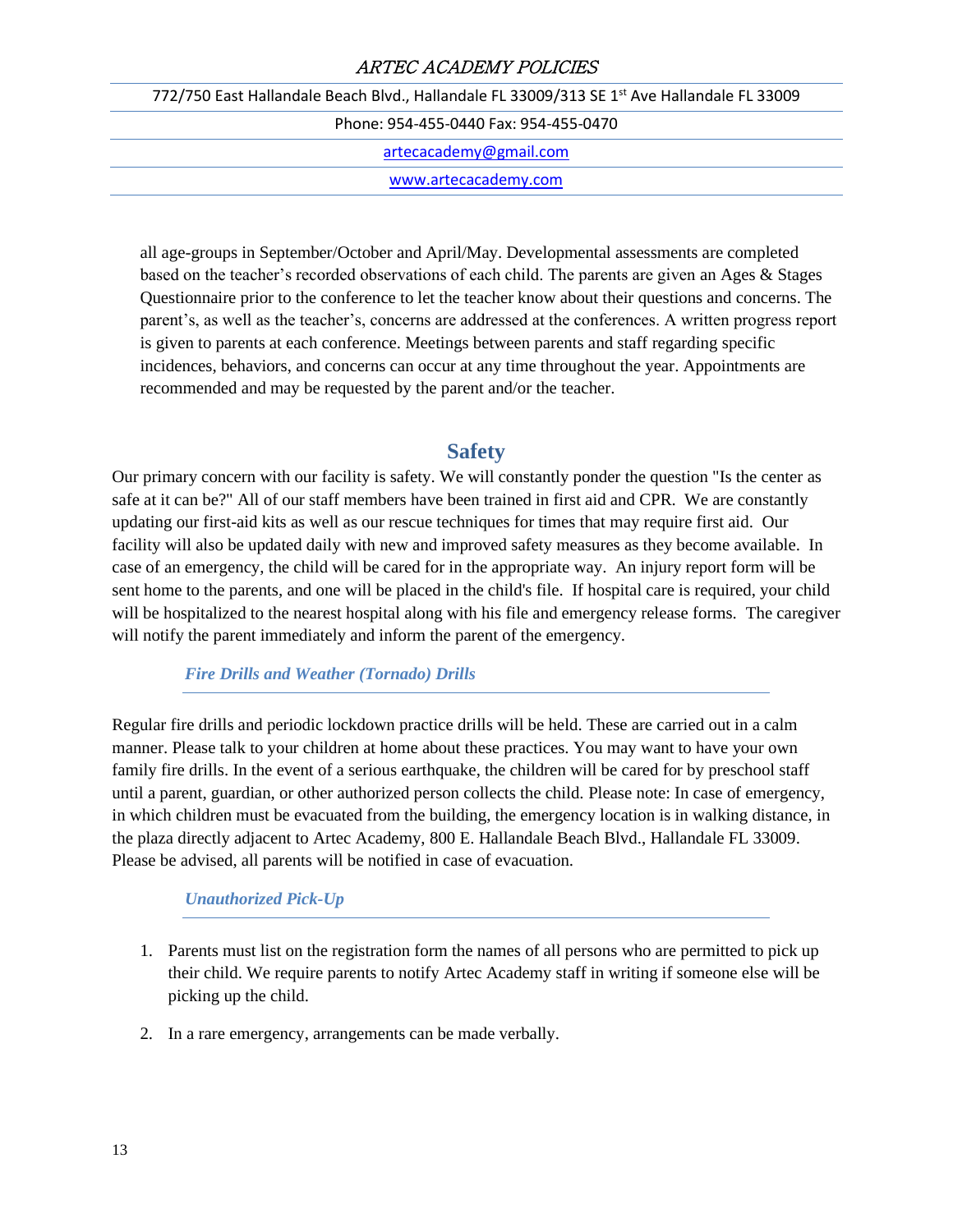772/750 East Hallandale Beach Blvd., Hallandale FL 33009/313 SE 1<sup>st</sup> Ave Hallandale FL 33009 Phone: 954-455-0440 Fax: 954-455-0470 [artecacademy@gmail.com](mailto:artecacademy@gmail.com) [www.artecacademy.com](http://www.artecacademy.com/)

- 3. If the person picking up the child is not known to the teacher, information about the person must be provided, including the following: name, phone number, and physical description. This person will be required to show picture ID as well as know the password listed in the child's file.
- 4. If an unauthorized person arrives to pick up a child, the child will remain under the supervision of the teacher at the preschool. The teacher will speak to the individual and explain the policy that no child will be released without written authorization from the parent or guardian.
- 5. If difficulties arise, all reasonable efforts will be made by Artec Academy staff to ensure the safety of the child and the other children. If necessary, the police will be called for assistance.

# *Alleged Impaired Pick-Up*

The teachers at Artec Academy will not release a child to an authorized person who is unable to adequately care for the child. The staff will offer to call a relative or friend to pick up the person and child or offer to call a taxi to pick them up.

If the person is driving a vehicle the teacher will explain that driving under the influence of drugs or alcohol is against the law and that the teacher is obligated to ensure the safety of the child. If this person chooses to get in the car (with or without the child) the teacher will immediately notify police and provide a description of the car and location headed. If the teacher believes that the child is in need of protection, the Department for Children and Families will be notified.

#### *Custody and Related Court Orders*

If a custody or court order exists, a copy of the order must be placed in the child's file at Artec Academy. The guardian is responsible for providing accurate and up-to-date information concerning the legal guardianship of the child. Without a custody or court order on file, the teacher cannot deny access to the non-enrolling parent. If the non-enrolling parent is not listed on the authorized pick-up list, the policy of unauthorized persons will be implemented. The guardian will provide all consents.

# **NO SMOKING IS PERMITTED ON THE PREMISES AS PER STATE LAW, THIS INCLUDED PARENTS AND STAFF.**

# **Referral Plan for Services**

The following procedure is followed to refer a child for mental health, social, developmental, educational, behavioral, and/or health/medical services.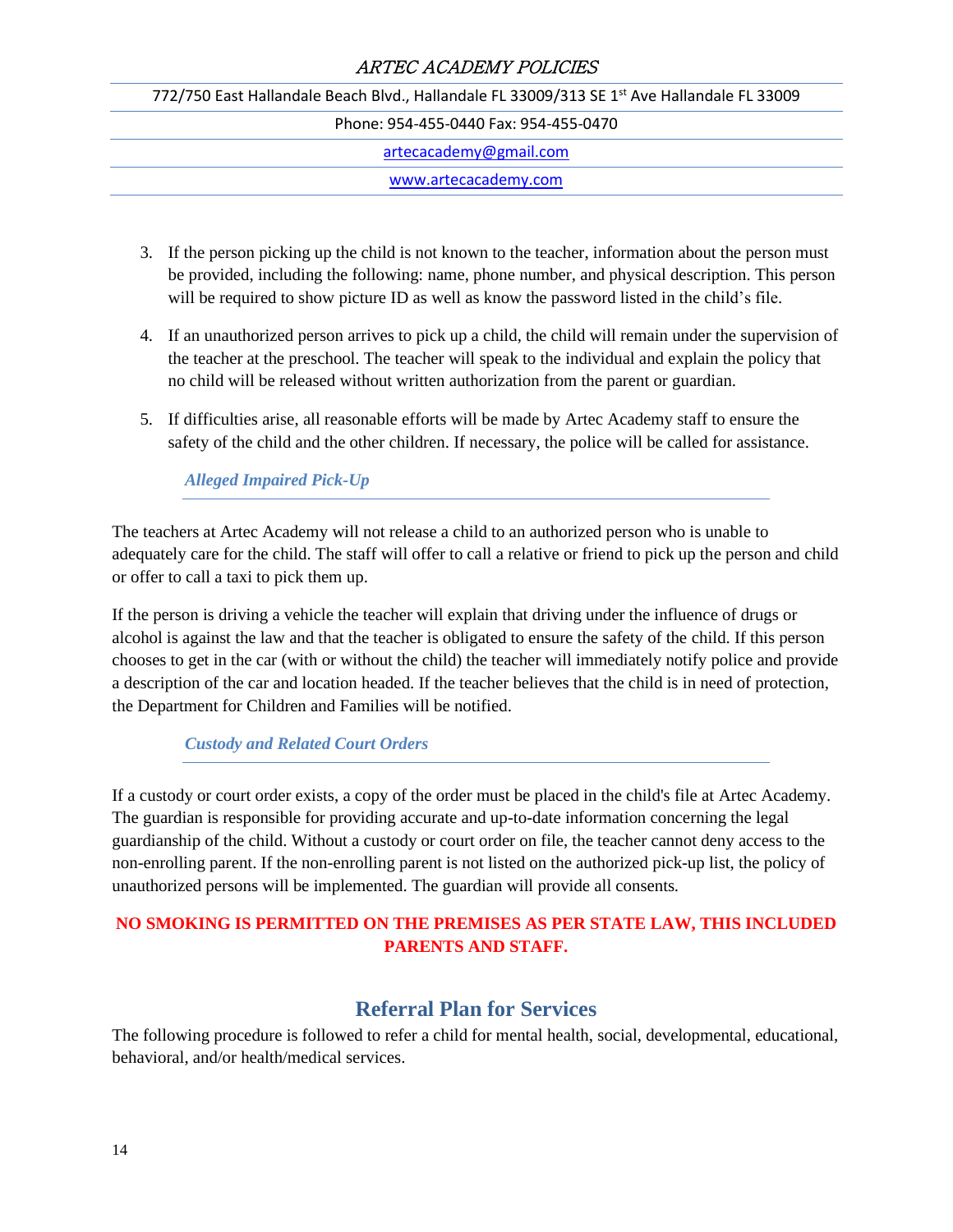772/750 East Hallandale Beach Blvd., Hallandale FL 33009/313 SE 1<sup>st</sup> Ave Hallandale FL 33009

Phone: 954-455-0440 Fax: 954-455-0470

[artecacademy@gmail.com](mailto:artecacademy@gmail.com)

[www.artecacademy.com](http://www.artecacademy.com/)

1. A letter is given to the parent/guardian regarding the staff member's and Director's concerns about the child's behavior, development, and/or progress.

2. A conference/cooperative meeting is scheduled with the parent(s)/guardian(s) to discuss these concerns.

3. Parents/Guardians are provided with phone numbers and contact information for the appropriate services (mental health, social development, educational, behavioral, health/medical) at the time of the cooperative meeting.

4. Follow-up cooperative meeting are scheduled as necessary throughout the process of evaluation, diagnosis, and obtaining services.

5. Staff members from Artec Academy participate in meetings with family and referral agencies as much as possible. If possible, meetings occur at the center to involve more staff and to be able to incorporate the school environment/resources into the plan for the child.

6. The individualized plan/IFSP/IEP for the child is shared with the staff members who care for the child. A copy of the plan becomes a part of the child's file.

7. Artec Academy staff complete reports/observation logs as required by the agencies or at the request of the family or Director to monitor the child's progress within the classroom.

# **Termination**

We require that you give the center a written two-week notice (intent to quit form) before withdrawing your child in order to apply the security deposit to your account. We reserve the right to terminate a child for the following reasons (but not limited to):

- Failure to pay
- Routinely late picking up your child
- Failure to complete the required forms
- Lack of parental cooperation
- Failure of child to adjust to the center after a reasonable amount of time
- Physical or verbal abuse of any person or property
- Our inability to meet the child's needs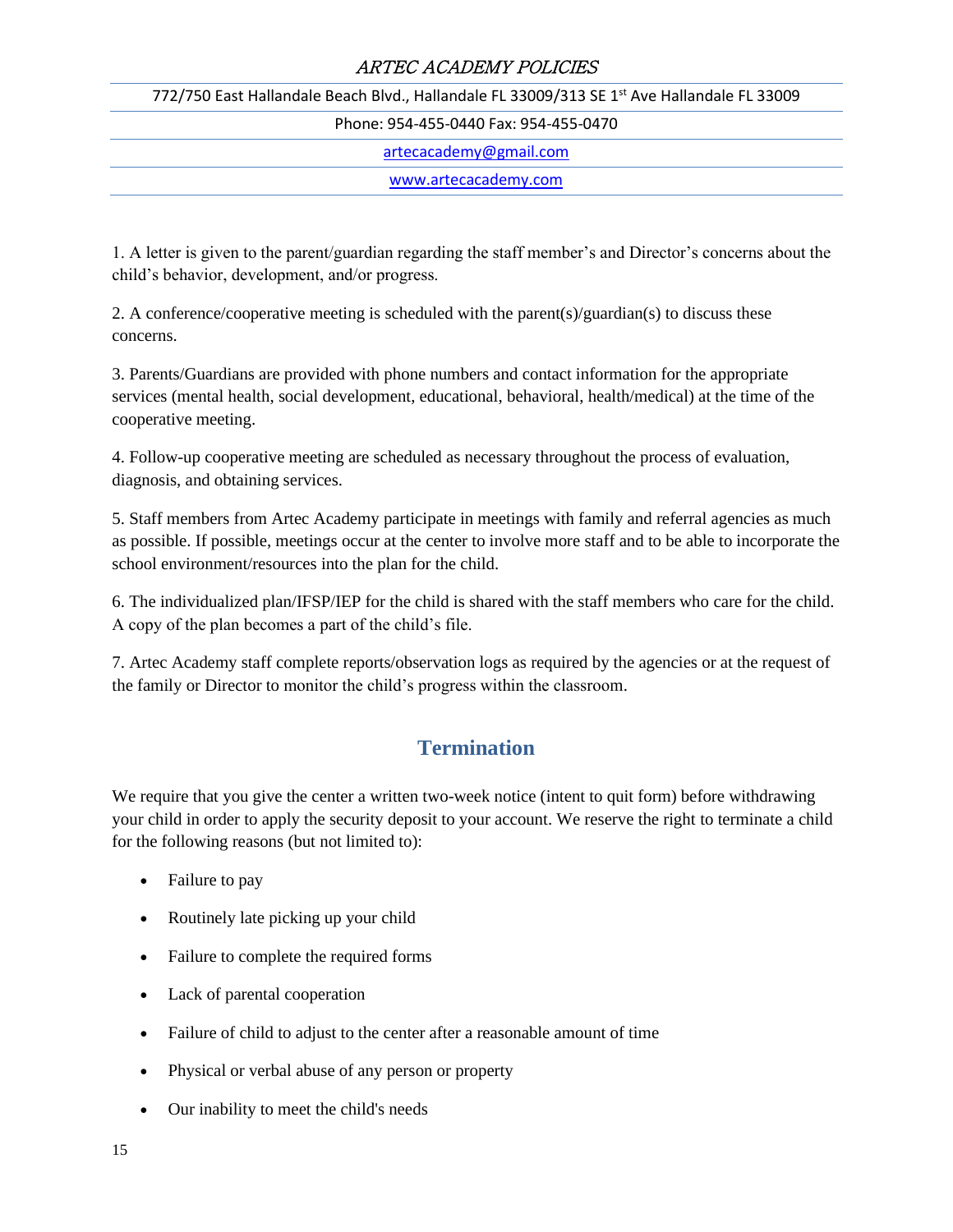772/750 East Hallandale Beach Blvd., Hallandale FL 33009/313 SE 1<sup>st</sup> Ave Hallandale FL 33009

Phone: 954-455-0440 Fax: 954-455-0470

[artecacademy@gmail.com](mailto:artecacademy@gmail.com)

[www.artecacademy.com](http://www.artecacademy.com/)

- Lack of compliance with handbook regulations
- Serious illness of child
- Constant friction/disagreement over care

Anyone who terminates or is terminated from the daycare and has a balance that is outstanding will need to have the account settled within 30 days. All accounts not settled within 30 days will be turned over to a collections agency regardless of amount owed. All accounts turned over to collections will have a \$20 per week late fee plus 35% collections fee added to amount due.

#### *Holidays*

Days the center will be closed for holidays will be posted in advance. The holidays we will be closed are as follows: New Year's Day, Memorial Day, Independence Day, Presidents' Day, Labor Day, Veterans Day, Thanksgiving, and Christmas Day. When severe weather occurs, you will be notified by Email or Himama messaging system if the center is to be closed. If you are not notified, the center will be open.

*We are unable to "switch days" due to scheduling reasons. If you cannot attend on your scheduled day tuition is still due. You may add days, if necessary, if there is room for your child in his or her classroom.* 

#### *Transportation*

Transportation is available by a leasing company AZ Service Miami LLC van for those wishing to be picked up from and/or transported to home or school. Transportation is available Monday-Friday from 8:00am to 7:00pm and offers the Optimus GPS Tracking system for those that utilize our transportation services. To login, visi[t https://optimustracking.com/Account/Login?ReturnUrl=%2f.](https://optimustracking.com/Account/Login?ReturnUrl=%2f) Please, follow the link to sign up for transportation.

<https://www.signupgenius.com/go/10C0D49A4AE2AA0FBC43-transportation> Transportation requires authorization and signed documentation which includes:

Authorization to transport minor child in a company Bus or Van, driven by an individual authorized by Artec Academy. Parents fully understand the child is expected to follow all applicable laws regarding riding in a motor vehicle and is expected to follow the directions provided by the driver and/or staff or volunteer and participation in the identified event is not a requirement for participation in the program.

The parent is fully responsible for reading, understanding, and discussing with the child: (1) Child will travel in a motor vehicle driven by an adult and child is to wear their safety belt during travel; (2) Child is expected to listen to supervising staff/driver, respect staff and other children, the vehicles they ride in, and the people they travel with during the trip; (3) Riding in a motor vehicle may result in personal injuries or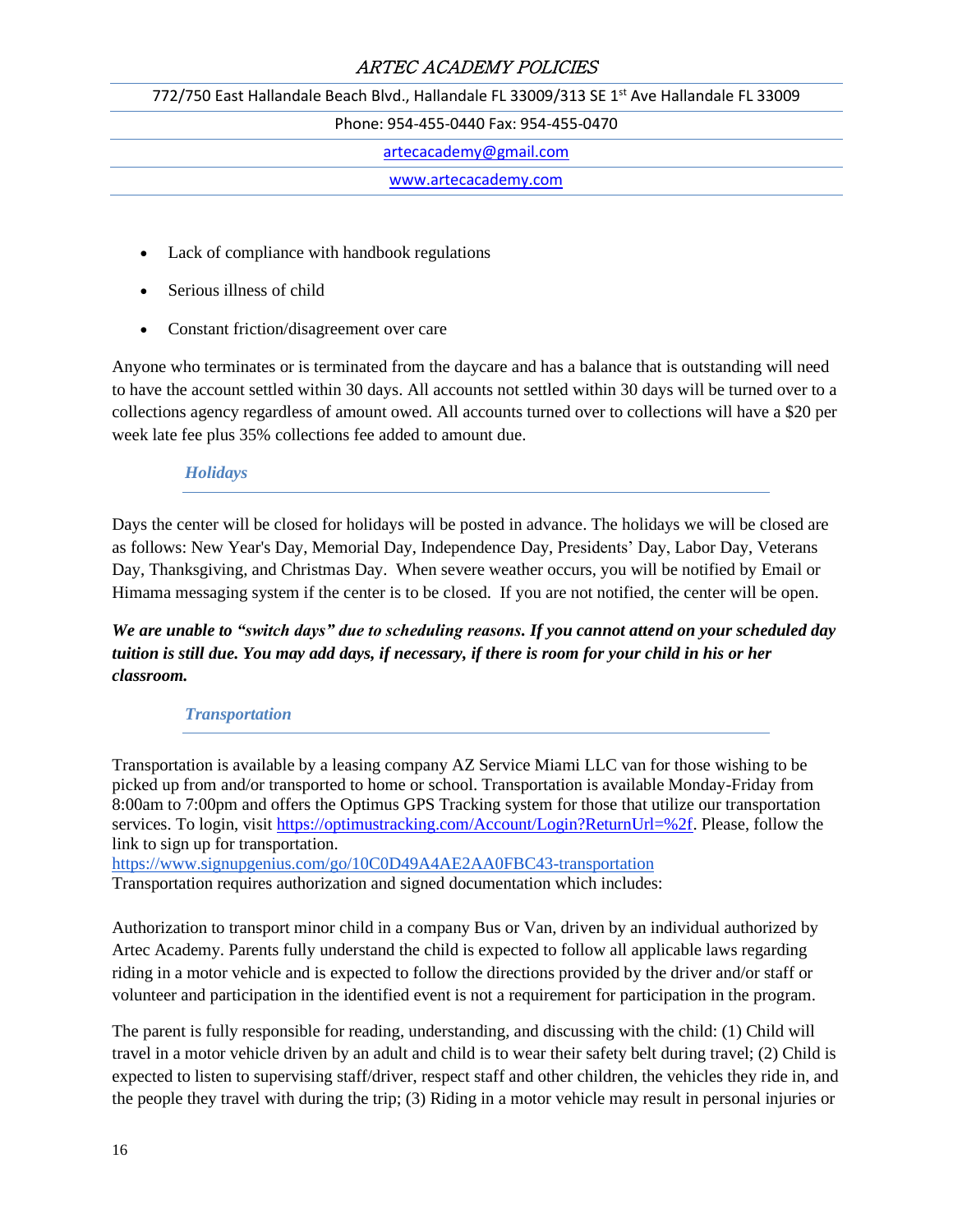772/750 East Hallandale Beach Blvd., Hallandale FL 33009/313 SE 1<sup>st</sup> Ave Hallandale FL 33009 Phone: 954-455-0440 Fax: 954-455-0470 [artecacademy@gmail.com](mailto:artecacademy@gmail.com) [www.artecacademy.com](http://www.artecacademy.com/)

death from wrecks, collisions or acts by riders, other drivers, or objects; and, (4) Child is to remain in their seat and not be disruptive to the driver of the vehicle.

The parent recognizes participation in this activity, as with any activity involving motor vehicle transportation, the child may risk personal injury or permanent loss. The parent attests and verifies having been advised of the potential risks, and fully acknowledges the risks involved in this activity, and assumes any expenses incurred in the event of an accident, illness, or other incapacity, regardless of whether they have authorized such expenses.

The parent has read this entire waiver and authorization form and fully understands its terms and conditions and agrees to be legally bound by its terms.

Authorization for Artec Academy staff to accompany child to SPORT Academy for enrichment programs; Make necessary decisions regarding enrichment classes; Accompany child for classes; Discuss finances (class charges, account balances, future charges) with SPORT Academy staff; Discuss child's future needs and any of my child's personal information.

Otherwise, transportation for all children is the responsibility of the parents. **Parents may assign alternate authorized pick-up persons** for their children on the "Emergency Contact/Parental Consent" form. Parents and authorized pick-up persons must follow the "**Safe Drop-off / Pick-up Procedure"**. If a person other than the parent is picking up a child, the center **MUST HAVE VERBAL OR WRITTEN PERMISSION FROM THE PARENT.**

#### *Clothing*

Always think of your child when dressing him/her for school. Dress him/her in loose comfortable clothing that he/she does not have to be afraid of getting dirty. Your child will be given a cubby to keep his/her belongings. Always keep a change of clothes, stored in a zip-lock bag, in your child's cubby. If we use the change of clothes on your child that day, please bring in another change of clothes the following day. Remember to label everything that belongs to your child with his/her first and last names. Please bring child ready to play and have fun each day.

For safety, children cannot wear open-toe shoes, sandals, or flip-flops. Children cannot have long articles of jewelry or sharp-edged accessories such as hair clips and rubber bands which can be a choking hazard. In the cool season here in Florida, please provide a jacket. In the summer, provide light clothing, a hat and sunscreen. **Artec Academy will not be responsible for lost items!**

It is our expectation that children will go outside every day. If you feel your child is too sick to go outside, then he/she is too sick to be at the preschool. Artec Academy requests that you keep him/her at home until the child is well enough to go outside. A medical note is to accompany all children after an illness if returning the next school day, otherwise 48 hours must be awaited prior to returning to school.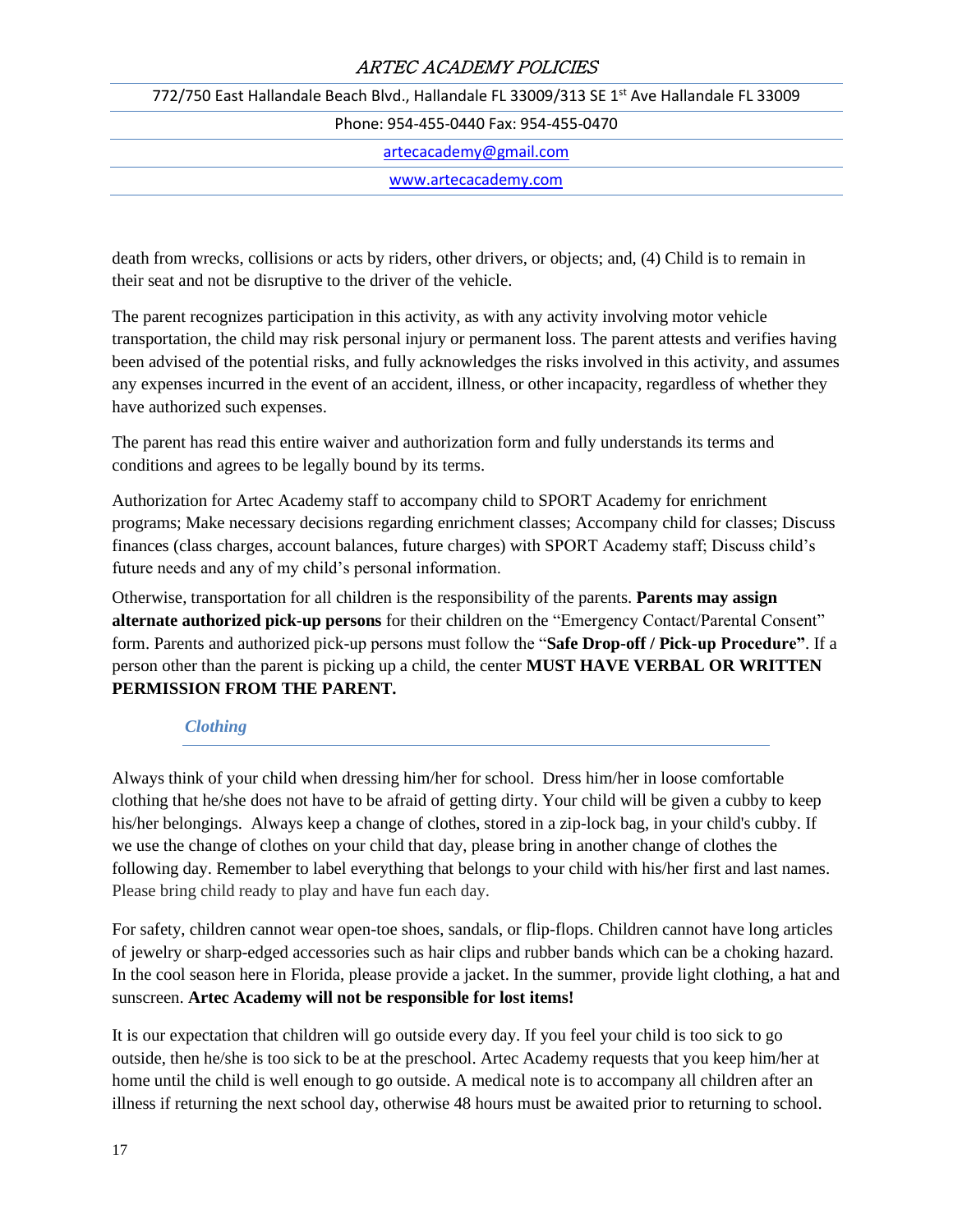772/750 East Hallandale Beach Blvd., Hallandale FL 33009/313 SE 1<sup>st</sup> Ave Hallandale FL 33009

Phone: 954-455-0440 Fax: 954-455-0470

[artecacademy@gmail.com](mailto:artecacademy@gmail.com)

[www.artecacademy.com](http://www.artecacademy.com/)

#### *Personal Belongings*

Personal belongings for a child should be limited to four extra sets of clothes, backpack, blanket, pillow and toddler side sheet or bedroll for nap time, and if **necessary** ONE security item to sleep with during naptime. All must be stored in a large Ziplock bag labeled with the child's name. Toys from home should not be brought into school except for "Show and Share" days. (Sensory toys are allowed for nap time)

For Show and Share, educational toys or toys based on the monthly or weekly themes of the classroom are preferred.

#### **BOOKS FROM HOME ARE ALWAYS WELCOME ANY DAY!**

Toys with weapons or toys which promote violence in any form will NOT be permitted at Artec Academy. **NO EXCEPTIONS.** At the teacher or Director's discretion, unsuitable toys will be taken to the Director's office to be picked up by the parent at the end of the day or locked in a closet until pick-up time. No item which is not suitable for ages fewer than three should ever be brought into the infant or toddler classrooms, even if it is a "security" item for a child. Toys with small parts (for example, small cars, and dolls with small accessories or parts, etc.) pose a choking hazard for all the children. These toys may not even be kept in the child's cubby. If unsafe toys are brought in, the parent will be asked to take them with them at drop- off time or the toy will be locked up in a closet for safety reasons.

One of the goals in all of our classrooms is to teach a sense of "community". Artec Academy are wellequipped with an array of toys which are shared by our school community. There is no need for additional toys from home to be brought in on "non- 'show and share' days". This policy is to prevent a child's personal toys from being broken or "claimed" by another child.

#### *Electronic Media/ Television*

Smart phones. Tablets. E-books, and more. The explosion of new screen devices offers both possibilities and challenges for families today. When should children be introduced to screens? How much time should be spending with screens? Is screen time helpful or harmful for the brain development of children? Does content matter? There is not much research about new technologies and children but there are some things we do know.

There is no evidence that screen time helps children under 2. Some studies show that it can even delay learning new words and upset the patterns of babies. For children over 3, limited use of thoughtfully produced screen media can contribute to learning, especially when a caring adult is involved.

At Artec Academy we offer a strict no screen-time policy. Short, educational material which adheres to the curriculum and requires the use of technology are permitted with limitations.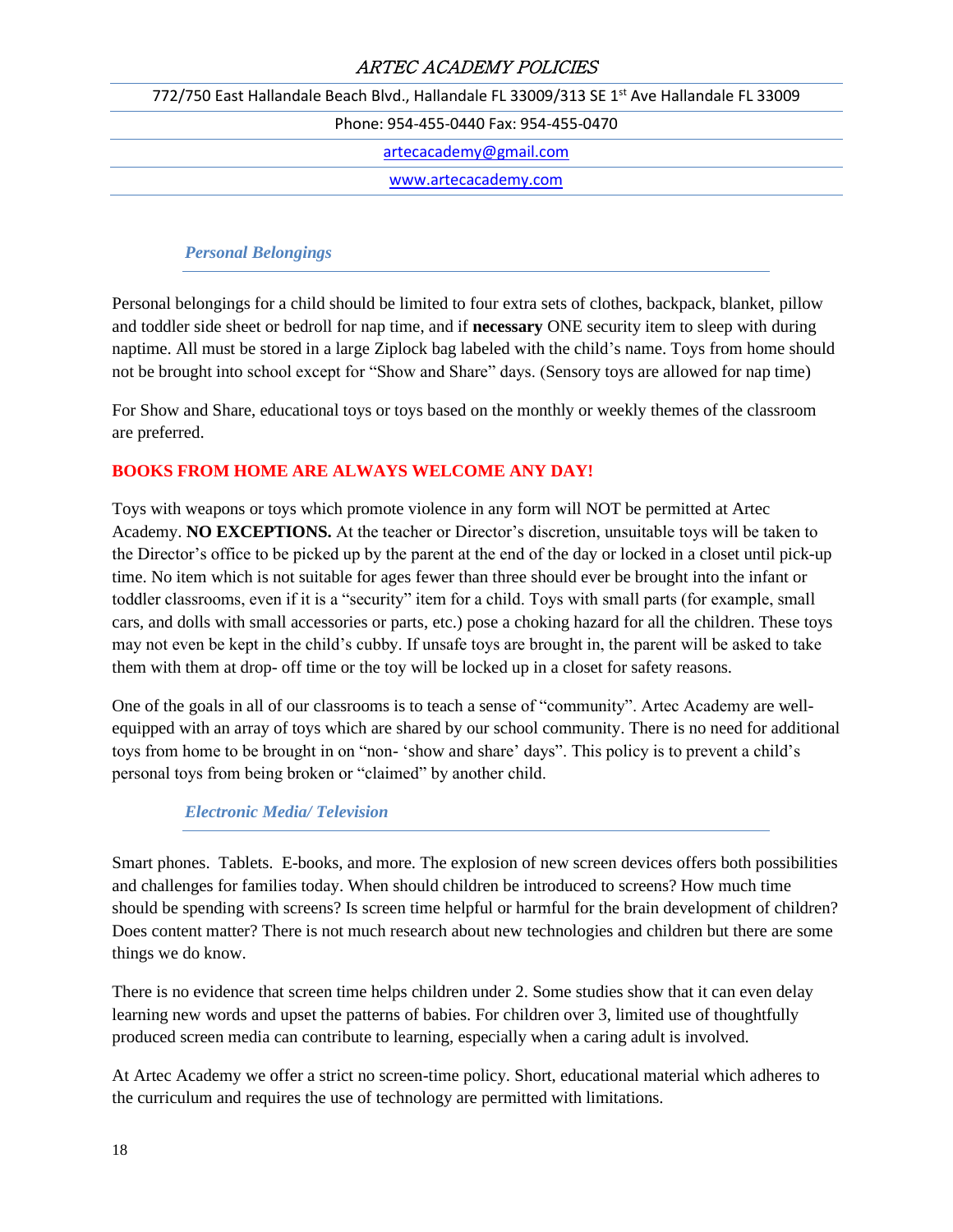772/750 East Hallandale Beach Blvd., Hallandale FL 33009/313 SE 1<sup>st</sup> Ave Hallandale FL 33009

Phone: 954-455-0440 Fax: 954-455-0470

[artecacademy@gmail.com](mailto:artecacademy@gmail.com)

[www.artecacademy.com](http://www.artecacademy.com/)

*Pets* 

Dogs and cats are welcome to be visitors on special occasions ONLY if they are accompanied by the child's parent and the veterinarian's certificate of the pet's current vaccinations. The permission from parents is required for a child to participate in some events with animals.

*Birthday /Special Celebrations* 

Children are welcome to celebrate their birthdays at Artec Academy by bringing in a special healthy snack and/or game to share with their friends. Parents should talk to the child's teacher about any allergies in the child's group before bringing in a snack. (NO HOMEMADE FOOD) Every effort must be made to bring in a healthy snack like pretzels, veggies and dip, fruit tray, muffins, etc. No foods containing chocolate, large amounts of sugar, nuts or peanut butter may be brought in due to the possibility of allergies. Parents must fill out a Birthday Snack Form located at

<http://artecacademy.com/pdf/BIRTHDAY-SNACK-PERMISSION-FORM.pdf> prior to bringing any birthday snack foods and all parents from the class must sign the form as consent that their child may participate and consume the snacks provided.

# **Meals**

# **PLEASE KEEP IN MIND WE ARE A PEANUT FREE FACILTY. ABSOLUTLEY NO PEANUT PRODUCTS WILL BE GIVEN TO THE CHILDREN. IF YOUR CHILD IS SENT TO SCHOOL WITH PEANUT PRODUCTS IN LUNCH, PRODUCTS WILL BE SENT BACK HOME AND PARENTS WILL BE NOTIFIED.**

Artec Academy had contracted the catering company which provides lunch for the children. Three meals will be served a day. Breakfast will be served at 9:00 am. If your child arrives after 9:30 am, please be sure he/she has eaten, or let us know and we will provide a late breakfast. Lunch will be served at 12:00 p.m., and Dinner will be served at approximately 4:00 p.m.

The Pre-School is a **nut-free environment** due to the large number of Pre-School children who have life threatening allergic reactions when exposed to nuts or nut products. Please check with the staff on classroom allergies. Peanut products are BANNED at the center due to the large number of children with the peanut allergy.

All items requiring refrigeration should be given to staff and placed in the refrigerator located in the kitchen. **It is the responsibility of the parent to make sure every item is labeled with the child's name/ initials and refrigerated as necessary. Items placed in the refrigeration bin should be limited to dairy foods, meats, and perishables.**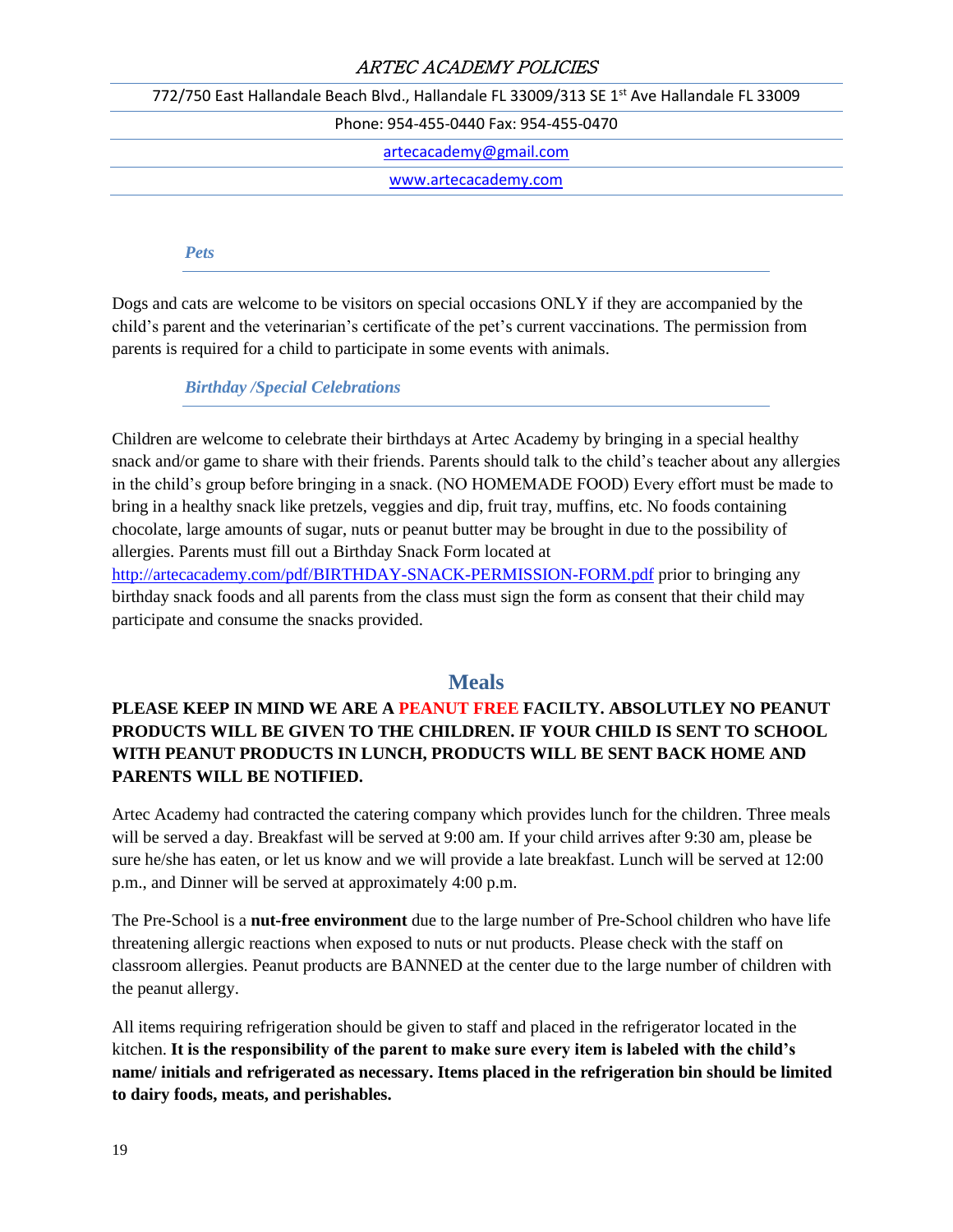772/750 East Hallandale Beach Blvd., Hallandale FL 33009/313 SE 1<sup>st</sup> Ave Hallandale FL 33009

Phone: 954-455-0440 Fax: 954-455-0470

[artecacademy@gmail.com](mailto:artecacademy@gmail.com)

[www.artecacademy.com](http://www.artecacademy.com/)

#### *Naptime*

At naptime, your child will be given a comfortable cot to sleep on with his/her name on it. Your child will use only one bed throughout each school year. Bring a fitted crib sheet and a small pillow in a bag that includes a zipper to the center to put on the bed. Your child will be spending a good portion of his/her time on the bed, so please supply a comfortable blanket so your child can be as happy as possible when he/she is in our care. Please bring home the sheet, the pillowcase and the blanket at the end of each week to be washed. Remember to label everything that belongs to your child with his/her first and last names. Your child is not required to nap. If he/she does not nap please let your child's teacher be aware of it and she will prepare other arrangements.

# **Health**

Upon enrollment, the families are providing the information:

1. A preadmission physical.

2. A copy of a current immunization record.

Please note: documentation of a scheduled appointment to receive immunizations is required if immunizations expire.

To protect the health of the other children and the staff, please keep your child home from school if he/she has a temperature, a serious cold, an undetermined rash, diarrhea, or any kind of infection. If your child becomes ill while under our supervision, the child will be kept as comfortable as possible and the parent will be called to take the child home as soon as possible. Please, notify us if your child has come down with anything that can be transmitted so our parents can be on the alert for the same symptoms in their children. Children who are taking antibiotics, who do not have a fever and otherwise seem well, need not be excluded from preschool.

# *Please note that if your child is too sick to go outside to play, they are too sick to be at preschool.*

Upon arrival, each child is checked by a staff member to screen for early signs of illness. The adult who brings the child must wait until the child has been accepted. This is for your child's protection. If your child becomes ill during the day, you will be notified immediately and be asked to come for the child at once. An ill child must be picked up at once for the protection of the sick child and the other children. Your child must be symptom free for 24 hours before returning to school.

Lice Clinique (a professional lice removal company) comes to Artec Academy upon request of the center. All students present in their class have their heads checked for lice and nits. We are a "nit free" preschool.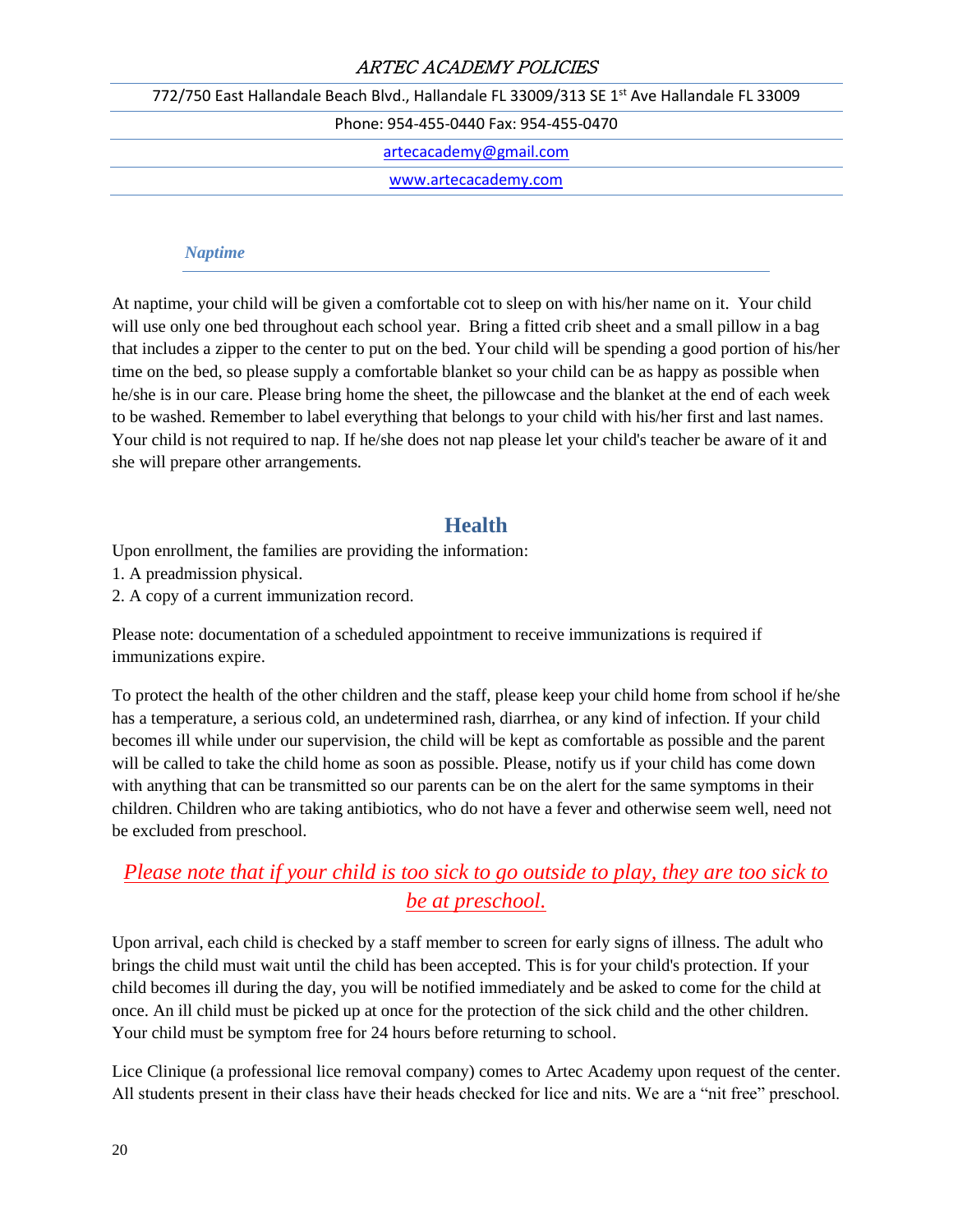772/750 East Hallandale Beach Blvd., Hallandale FL 33009/313 SE 1<sup>st</sup> Ave Hallandale FL 33009 Phone: 954-455-0440 Fax: 954-455-0470 [artecacademy@gmail.com](mailto:artecacademy@gmail.com) [www.artecacademy.com](http://www.artecacademy.com/)

Lice checks are mandatory. We offer this service with the best interest of all our students in mind. If your child has mid length or long hair, please remember to put it in a ponytail or braid daily. Wash your child daily. Continue to check your children's hair daily and please inform the preschool if you find any nits or lice. Remember…together we can keep our preschool healthy and safe for all our children.

## *Notification School*

Teachers are concerned when a child is out and would appreciate knowing if your child is sick. If a communicable disease is diagnosed, we need the information for the sake of other children who may have been exposed. You can call 954-455-0440 or send an email to artecacademy@gmail.com.

#### *Sick Policy*

#### **Artec Academy facilities shall temporarily exclude a child or send the child home as soon as possible if one or more of the following conditions exist:**

a) The illness prevents the child from participating comfortably in activities as determined by the childcare provider;

b) The illness results in a greater need for care than the childcare staff can provide without compromising the health and safety of the other children as determined by the child care provider;

c) The child has any of the following conditions:

1) Fever (101 degrees or higher), accompanied by behavior changes or other signs or symptoms of illness until medical professional evaluation finds the child able to be included at the facility.

#### **CHILD MUST BE FEVER FREE WITHOUT MEDICATION FOR 24 HOURS.**

2) Symptoms and signs of possible severe illness, until medical professional evaluation finds the child able to be included at the facility, include:

- · Lethargy that is more than expected tiredness;
- · Uncontrolled coughing;
- · Inexplicable irritability or persistent crying;
- · Difficulty breathing;
- · Wheezing, or other unusual signs for the child;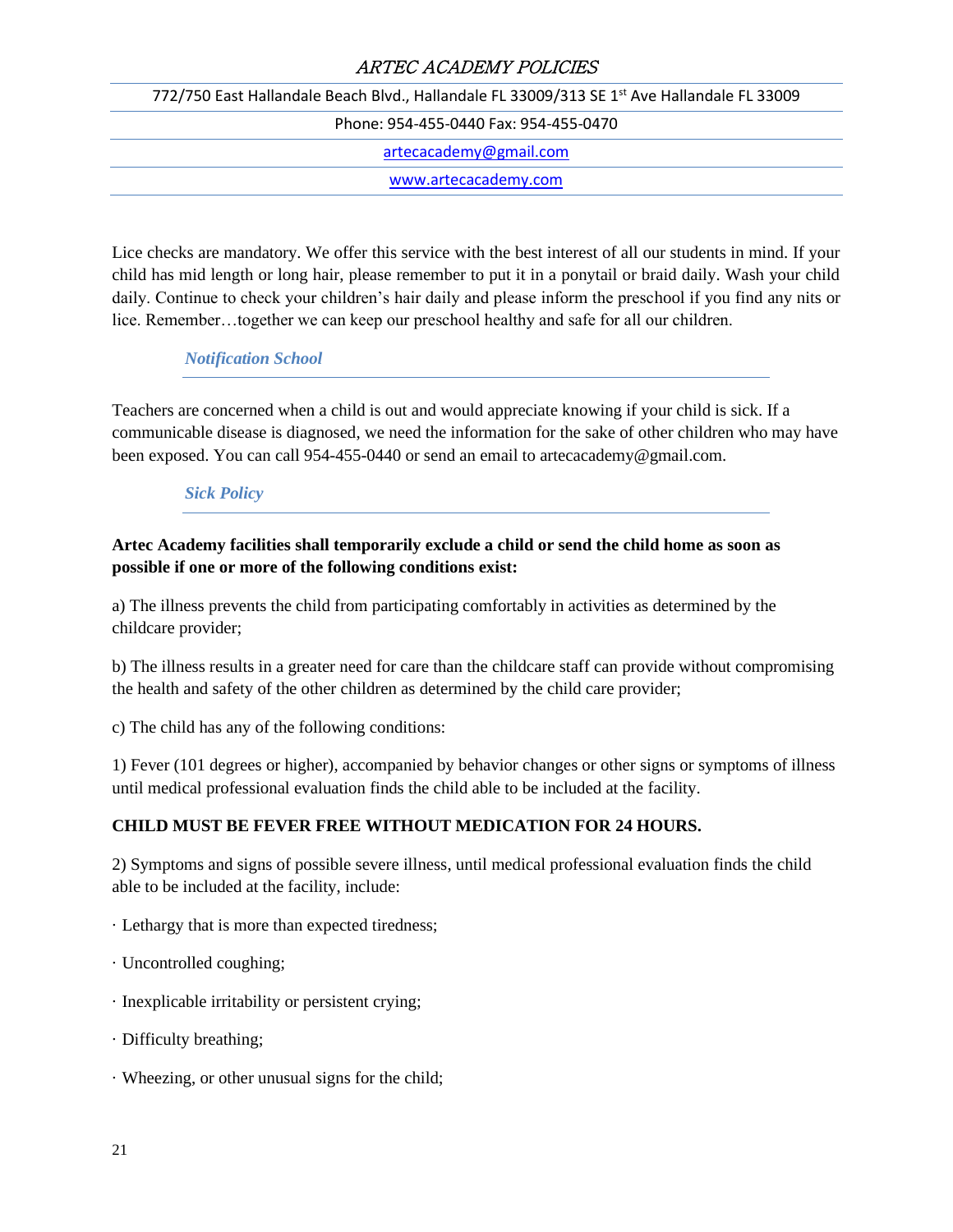772/750 East Hallandale Beach Blvd., Hallandale FL 33009/313 SE 1<sup>st</sup> Ave Hallandale FL 33009

Phone: 954-455-0440 Fax: 954-455-0470

[artecacademy@gmail.com](mailto:artecacademy@gmail.com)

[www.artecacademy.com](http://www.artecacademy.com/)

3) Diarrhea, defined by more watery stools, decreased form of stool that is not associated with changes of diet, and increased frequency of passing stool, that is not contained by the child's ability to use the toilet. Two watery stools will result in a phone call from the teacher;

4) Vomiting illness (two or more episodes of vomiting in the previous 24 hours);

## **CHILD MAY NOT RETURN WITHIN 48 HOURS.**

5) Persistent abdominal pain (continues more than 2 hours) or intermittent pain associated with fever or other signs or symptoms;

6) Mouth sores with drooling, unless a health care provider or health department official determines that the child is noninfectious;

7) Rash with fever or behavior change, until a physician determines that these symptoms do not indicate a communicable disease;

8) Purulent conjunctivitis (defined as pink or red conjunctiva with white or yellow eye discharge), until after treatment has been initiated. In epidemics of no purulent pink eye, exclusion shall be required only if the health authority recommends it;

9) Pediculosis (head lice), from the end of the day until after the first treatment.

(We suggest keeping child home for multiple days);

10) Scabies, until after treatment has been completed;

11) Tuberculosis, until a health care provider or health official states that the child is on appropriate therapy and can attend childcare;

12) Impetigo, until 24 hours after treatment has been initiated;

13) Strep throat or other streptococcal infection, until 24 hours after initial antibiotic treatment and cessation of fever;

14) Varicella-Zoster (Chickenpox), until all sores have dried and crusted (usually 6 days);

15) Pertussis, until 5 days of appropriate antibiotic treatment (currently, erythromycin, which is given for 14 consecutive days);

16) Mumps, until 9 days after onset of parotid gland swelling;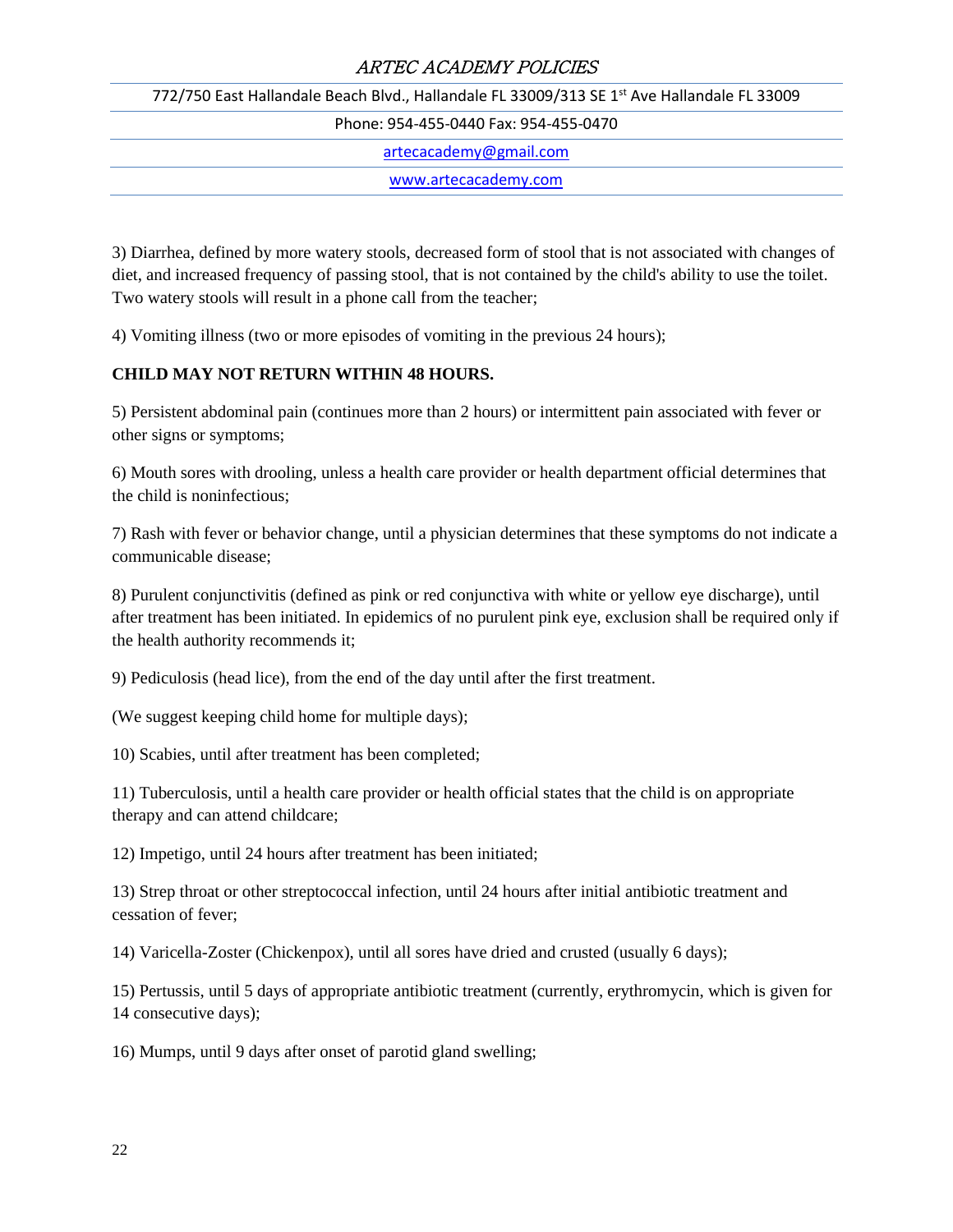772/750 East Hallandale Beach Blvd., Hallandale FL 33009/313 SE 1<sup>st</sup> Ave Hallandale FL 33009

Phone: 954-455-0440 Fax: 954-455-0470

[artecacademy@gmail.com](mailto:artecacademy@gmail.com)

[www.artecacademy.com](http://www.artecacademy.com/)

17) Hepatitis A virus, until 1 week after onset of illness, jaundice, or as directed by the health department when passive immunoprophylaxis (currently, immune serum globulin) has been administered to appropriate children and staff members;

18) Measles, until 4 days after onset of rash;

19) Rubella, until 6 days after onset of rash;

20) Unspecified respiratory tract illness;

21) Shingles (herpes zoster);

22) Hand, foot, & mouth virus;

Or any other medical conditions that arise…………….

Throughout the years as an illness is diagnosed in a child at the center, "fact sheets" about the specific illness are copied and distributed to each family to add to the health folder. Family members should refer to the health folders for information if their child exhibits symptoms or if the child needs medication during the child care hours or if the family member has a question about a health- related topic or policy.

#### *Illness and Injury Tracking*

An illness and injury log are kept in the Director's office to track the spread of illness and the frequency of injuries at the center.

*Incident Reports* 

If a child is injured at school, an "Incident Report Form" is completed by the child's teacher or by the teacher who cared for the injured child.

At pick-up time the parent signs the incident report and receives a copy for the child's records at home. Another copy of the report becomes part of the child's file at school.

Please note: Parents will be notified immediately of any severe accident or injury such as an open wound, head or facial injury that requires medical attention, if bleeding occurs, and/or breaks and sprains. Parents must notify the classroom teachers if they wish to be advised of any other minor bumps or bruises.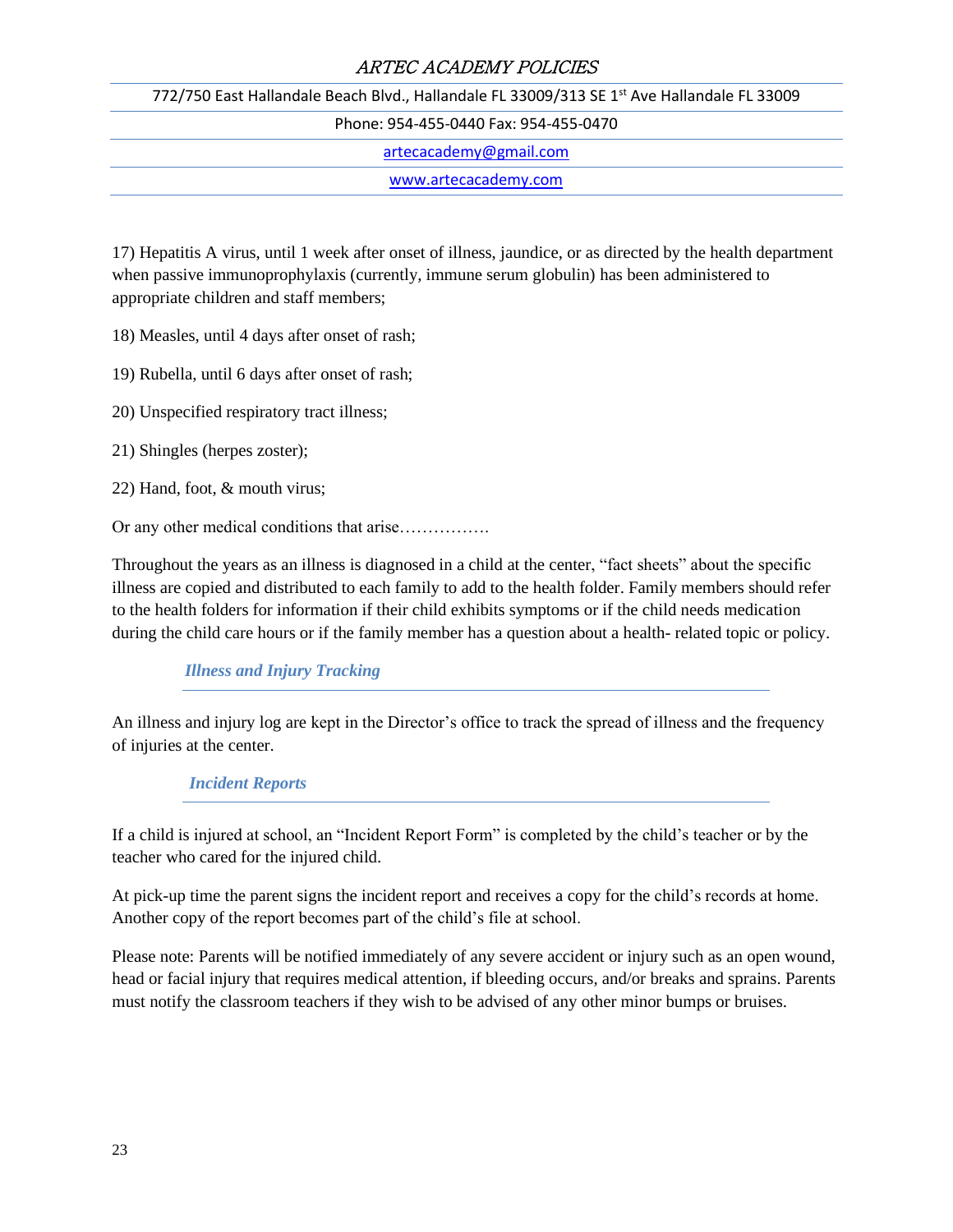772/750 East Hallandale Beach Blvd., Hallandale FL 33009/313 SE 1<sup>st</sup> Ave Hallandale FL 33009 Phone: 954-455-0440 Fax: 954-455-0470 [artecacademy@gmail.com](mailto:artecacademy@gmail.com) [www.artecacademy.com](http://www.artecacademy.com/)

#### *Biting Policy for Toddlers*

Biting is unfortunately not unexpected behavior for toddlers. Some children and many toddlers communicate through this behavior. However, biting can be harmful to other children and to staff. This biting policy has been developed with both of these ideas in mind. As a preschool, we understand that biting, unfortunately, is a part of a day care setting. Our goal is to help identify what is causing the biting and resolve these issues. If the issue cannot be resolved, this policy serves to protect the children that are bitten. If a biting incident occurs, state regulations require that the parent of the child biting and the parent of the child who was bitten be contacted. Names of the children are not shared with either parent.

#### **When Biting Does Occur:**

Our staff strongly disapproves of biting. The staff's job is to keep the children safe and help a child that bites learn different, more appropriate behavior. We do not use techniques to alarm, hurt, or frighten children.

#### *For the child that was bitten:*

1. First aid is given to the bite. It is cleaned with soap and water. If the skin is broken, the bite is covered with a bandage.

2. Parents are notified.

3. The "Record of Unusual Incidents and Accidents" (#4) form is filled out documenting the incident.

#### *For the child that bit:*

1. The child will be removed from the situation and redirected.

- 2. The parents are notified.
- 3. The "Toddler Gram" is filled out documenting the incident.

#### **When Biting Continues:**

1. The child will be shadowed to help prevent any biting incidents.

2. The child will be observed by the classroom staff to determine what is causing the child to bite (teething, communication, frustration, etc.) The administrative staff may also observe the child if the classroom staff is unable to determine the cause.

3. The child will be given positive attention and approval for positive behavior.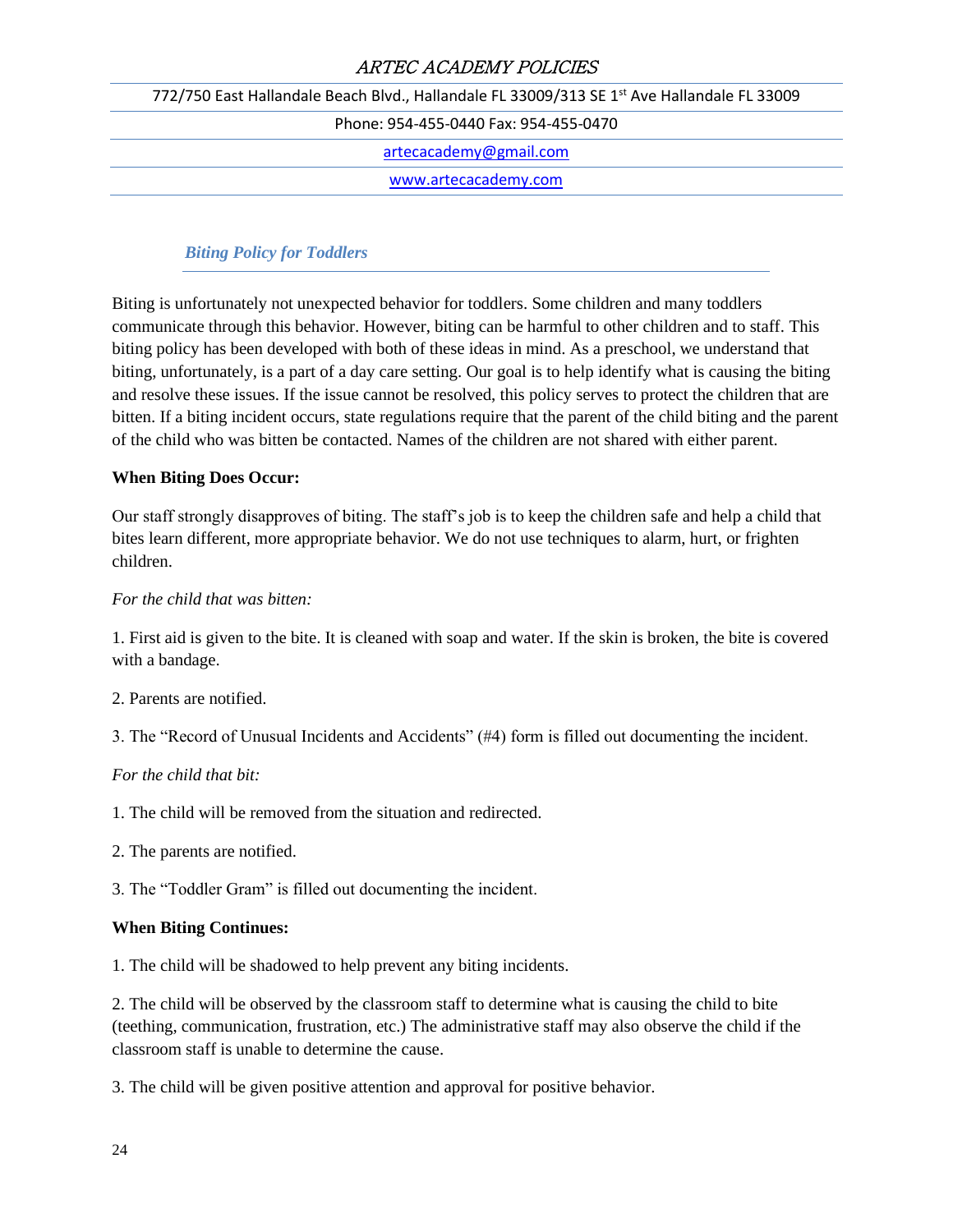772/750 East Hallandale Beach Blvd., Hallandale FL 33009/313 SE 1<sup>st</sup> Ave Hallandale FL 33009

Phone: 954-455-0440 Fax: 954-455-0470

[artecacademy@gmail.com](mailto:artecacademy@gmail.com)

[www.artecacademy.com](http://www.artecacademy.com/)

#### **When Biting Becomes Excessive:**

1. If a child inflicts 3 bites in a one-week period (5 weekdays) in which the skin of another child or staff member is broken or bruised or the bite leaves a significant mark, a conference will be held with the parents to discuss the child's behavior and how the behavior may be modified.

2. If the child again inflicts 3 bites in a one-week period (5 weekdays) in which the skin of another child or staff member is broken or bruised or the bite leaves a significant mark, the child will be suspended for 2 business days.

3. If a child once again inflicts 3 bites in a one-week period (5 weekdays) in which the skin of another child or staff member is broken or bruised or the bite leaves a significant mark, the parents will be asked to make other day care arrangements.

If a child, who has been through steps 1 and/or 2, goes 3 weeks (15 business days) without biting, we will go back to step one if the child bites again.

If a child bites twice in a 4-hour period, the child will be required to be picked up from day care for the remainder of the day. This will not count towards the 2-day suspension.

\*\*\*This policy is effective May 15th, 2013. All past experiences of biting are not included in this policy, as this policy was not in effect at the time of biting. All biting occurrences from today forward will be counted towards a child's total biting incidents.

#### *Emergencies*

If a child is injured while at school, you will be contacted immediately. In an extreme emergency, your child will be transported to the emergency room at Aventura Hospital Emergency Center.

# **Hand washing**

**Hand washing is the most important way to limit the spread of illness and infection in the child care and school setting.** 

#### **Artec Academy staff and children are trained to follow this procedure for hand washing:**

#### **ALWAYS:**

Wash your hands with soap and water in between your fingers, and under your nails and on the tops and palms, to make germs disappear!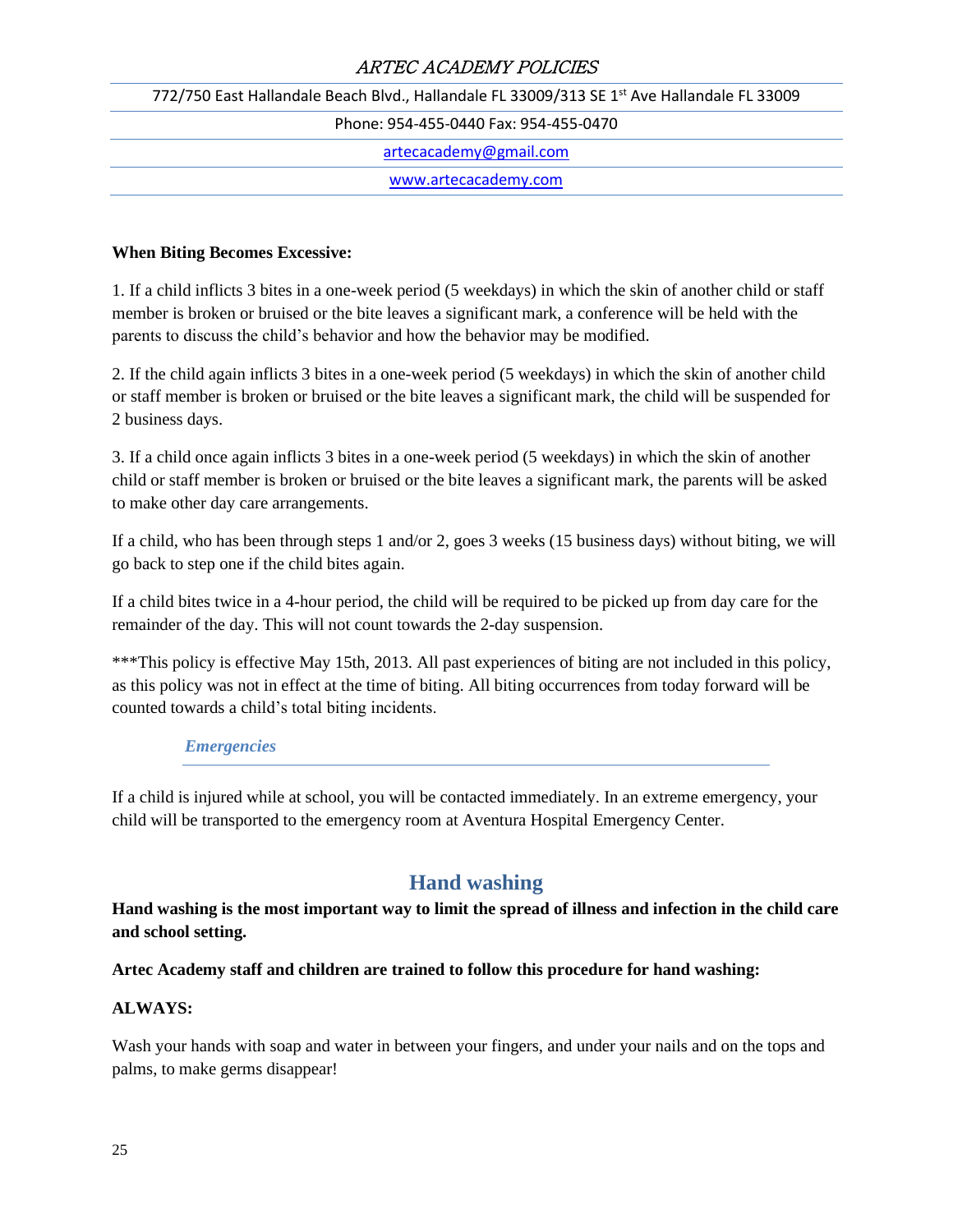772/750 East Hallandale Beach Blvd., Hallandale FL 33009/313 SE 1<sup>st</sup> Ave Hallandale FL 33009

Phone: 954-455-0440 Fax: 954-455-0470

[artecacademy@gmail.com](mailto:artecacademy@gmail.com)

[www.artecacademy.com](http://www.artecacademy.com/)

#### **Wash hands at these times…**

- $\checkmark$  Upon arrival and after breaks
- $\checkmark$   $\Box$  After toileting /diapers
- $\checkmark$   $\Box$  Before serving food or eating
- $\checkmark$  Before & after administering medication
- $\checkmark$   $\Box$  After wiping bodily fluids
- $\checkmark$   $\Box$  After being outside
- $\checkmark$  When moving to another classroom
- $\checkmark$   $\Box$  After removing used gloves

*Medication Administration* 

Medication must be directly handed to the teacher in the room followed by a medication log form (#5) filled out by the parent. Please do not leave medications in your child's lunch bags or back packs. All medication must be in its original container, have written instructions (i.e. label), labels must have the child's name and the name of medication, and not be expired.

#### *Physical Activity Inside and Outdoors*

Artec Academy RECOGNIZES THE IMPORTANCE OF PHYSICAL ACTIVITY FOR YOUNG CHILDREN. Implementation of appropriate physical activity practices supports the health and development of children in care, as well as assisting positive lifestyle habits for the future.

The purpose of this policy is to ensure that children in care are supported and encouraged to engage in active play; develop fundamental movement skills and have limited screen time. Our center encourages all children to participate in a variety of daily physical activity opportunities that are appropriate for their age and are fun. In order to promote physical activity and provide all children with numerous opportunities for physical activity throughout the day Artec Academy will:

#### Daily Outdoor Play:

1. Encourage a least restrictive, safe environment for infants and toddlers at all times.

2. Provide toddlers (ages1 to2 year olds) daily outdoor active play opportunities across 2 separate occasions.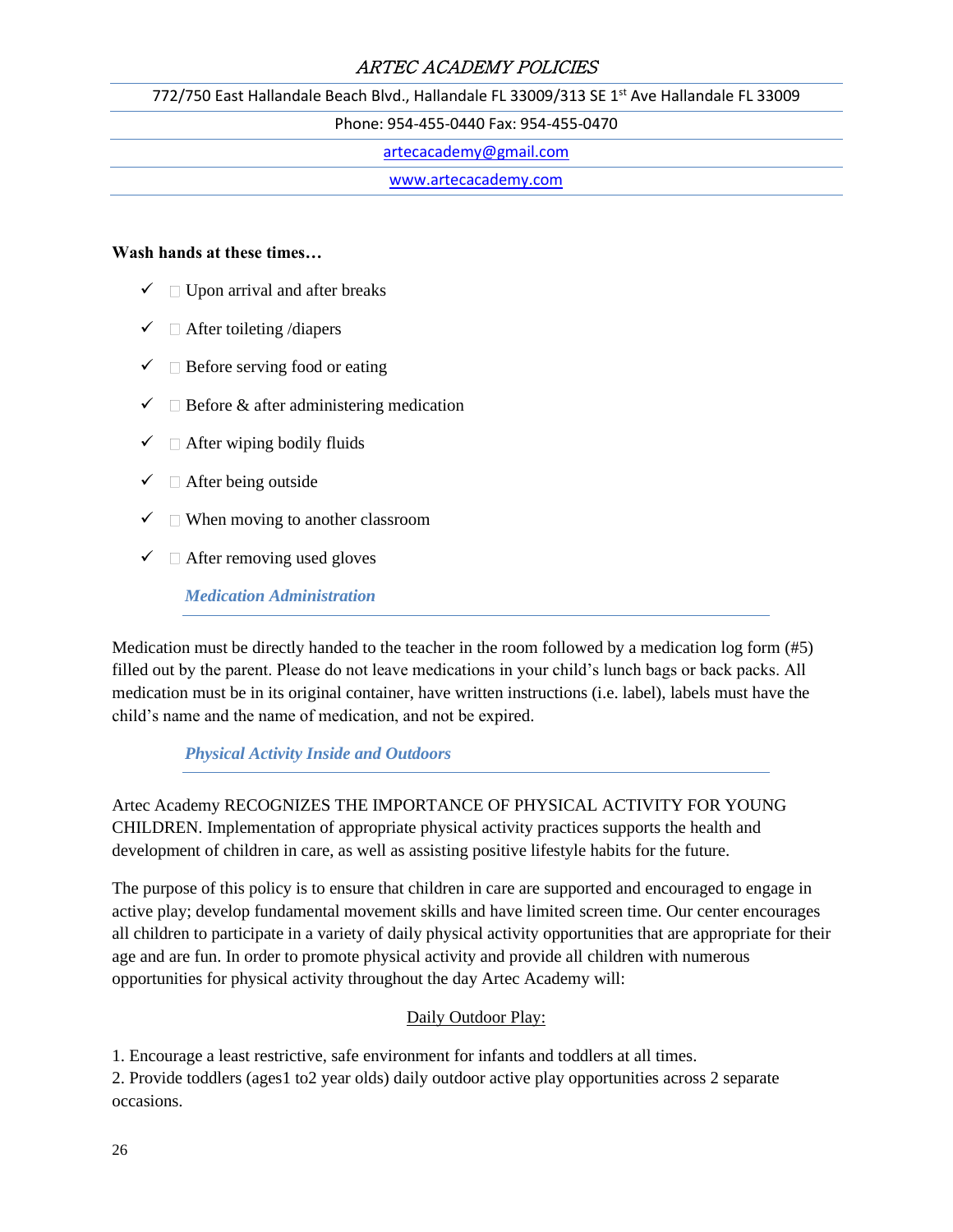772/750 East Hallandale Beach Blvd., Hallandale FL 33009/313 SE 1<sup>st</sup> Ave Hallandale FL 33009

Phone: 954-455-0440 Fax: 954-455-0470

[artecacademy@gmail.com](mailto:artecacademy@gmail.com)

[www.artecacademy.com](http://www.artecacademy.com/)

3. Provide preschoolers and school age children with daily outdoor active play opportunities across 2 separate occasions.

4. Increase indoor active play time so the total amount of active play remains the same if weather limits outdoor time.

5. Provide a variety of play materials (both indoors and outdoors) that promote physical activity.

#### Role of Staff in Physical Activity

1. Will encourage children to be physically active indoors and outdoors at appropriate times.

2. Will provide 5-10 minutes of planned physical activities at least 2 times daily for children age 3 and older.

# **Discipline**

Children who are harming other children or harming an aspect of his/her environment will be removed from the situation and returned only after the problem has been resolved. Positive behavior will be rewarded with a smile, a touch, or a positive statement while negative behavior will be ignored as long as it is unharmful to the children and their settings. Our center strives to help each child learn and use appropriate behavior. Guidance will be appropriate, respectful, not tied to food or toileting, and within appropriate developmental expectations. Teachers will try to help the child understand that certain behaviors are inappropriate. We appreciate your help and ideas in dealing with your child. Absolutely no physical punishment will be used with any child.

If a discipline problem arises that does not respond to the above-mentioned techniques, we will hold a conference with the parents. Together, we will try to find a solution. You may be called to remove your child if his/her behavior prevents us from being able to properly care for the other children. If the problem continues, other arrangements for the care of the child will have to be made, for the safety and wellbeing of all.

#### *Physical Activity and Punishment*

Staff members do not withhold opportunities for physical activity (e.g., not being permitted to play with the rest of the class or being kept from play time), except when the behavior of the child is dangerous to himself or others. Staff members never use physical punishment or exercise as punishment, e. g., doing push-ups or running laps. Play time or other opportunities for physical activity are never withheld to enforce the completion of learning activities or academic work. Our center uses appropriate alternative strategies as consequences for negative or undesirable behaviors such as individualized attention towards the child, a time for the teacher to have a one-on-one session with the child and differentiation activities to allow the child to focus on a different action during a time of attention –seeking behavior in class.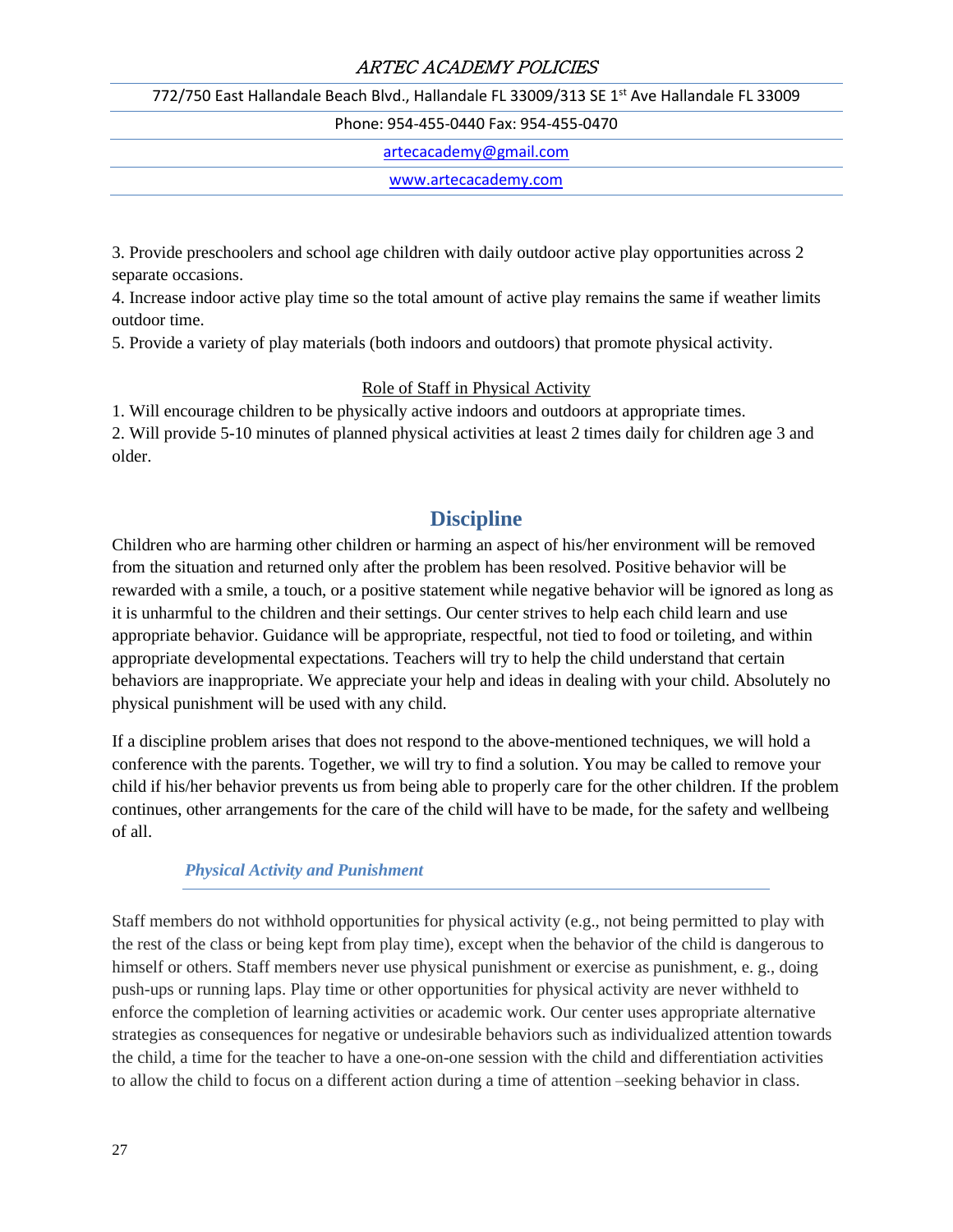772/750 East Hallandale Beach Blvd., Hallandale FL 33009/313 SE 1<sup>st</sup> Ave Hallandale FL 33009

Phone: 954-455-0440 Fax: 954-455-0470

[artecacademy@gmail.com](mailto:artecacademy@gmail.com)

[www.artecacademy.com](http://www.artecacademy.com/)

# **Confidentiality**

Upon receipt of all the necessary information, the documents will be placed in a file and kept confidential. Our professional staff will not discuss situations of a sensitive nature with children, parents, uninvolved staff, or the general community. Upon submission of documentation, parents give full authorization for child care personnel to have access to child's records.

*Addressing Disagreement* 

It is common and normal for the adults, parents of the children who attend the same school and the same classroom, to have different ideas, opinions, values, and priorities. Part of being successful in a relationship with another person is being able to use appropriate communication skills so that ideas and opinions can be expressed and received with respect and differences of opinion can be worked out using healthy conflict resolution strategies. Disagreements with any teacher, staff, administration or any parent in the school can be resolved in several ways.

- TALK DIRECTLY WITH THE TEACHER ABOUT THE PROBLEM. The best approach is to address complaints at first directly to the teacher by telephone, and then to other school personnel in the order specified by school policy. It is important to check the facts directly with the teacher before drawing conclusions or allocating blame. Direct contact is necessary to define the problem accurately and to develop an agreement about how best to proceed.
- TALK DIRECTLY WITH THE ADMINISTRATOR ABOUT THE PROBLEM if the discussion with the teacher did not help in resolving the issue or the conflict.
- AVOID CRITICIZING IN FRONT OF CHILDREN. Criticizing teachers or a child and schools in front of children may confuse them. Even very young children can pick up disdain or frustration that parents express about their children's school experiences.
- CHOOSE AN APPROPRIATE TIME AND PLACE TO DISCUSS THE DISAGREEMENT. Parents should keep in mind that the end of the day, when both teachers and parents are tired, is probably not the best time for a discussion involving strong feelings. If an extended discussion is needed, make an appointment with the teacher or administrator. There is no parent-to-parent conflict resolution to take place inside of the preschool.
- **DO NOT ADDRESS ANY PROBLEMS (related to the conflicts between children) TO OTHER PARENTS.**